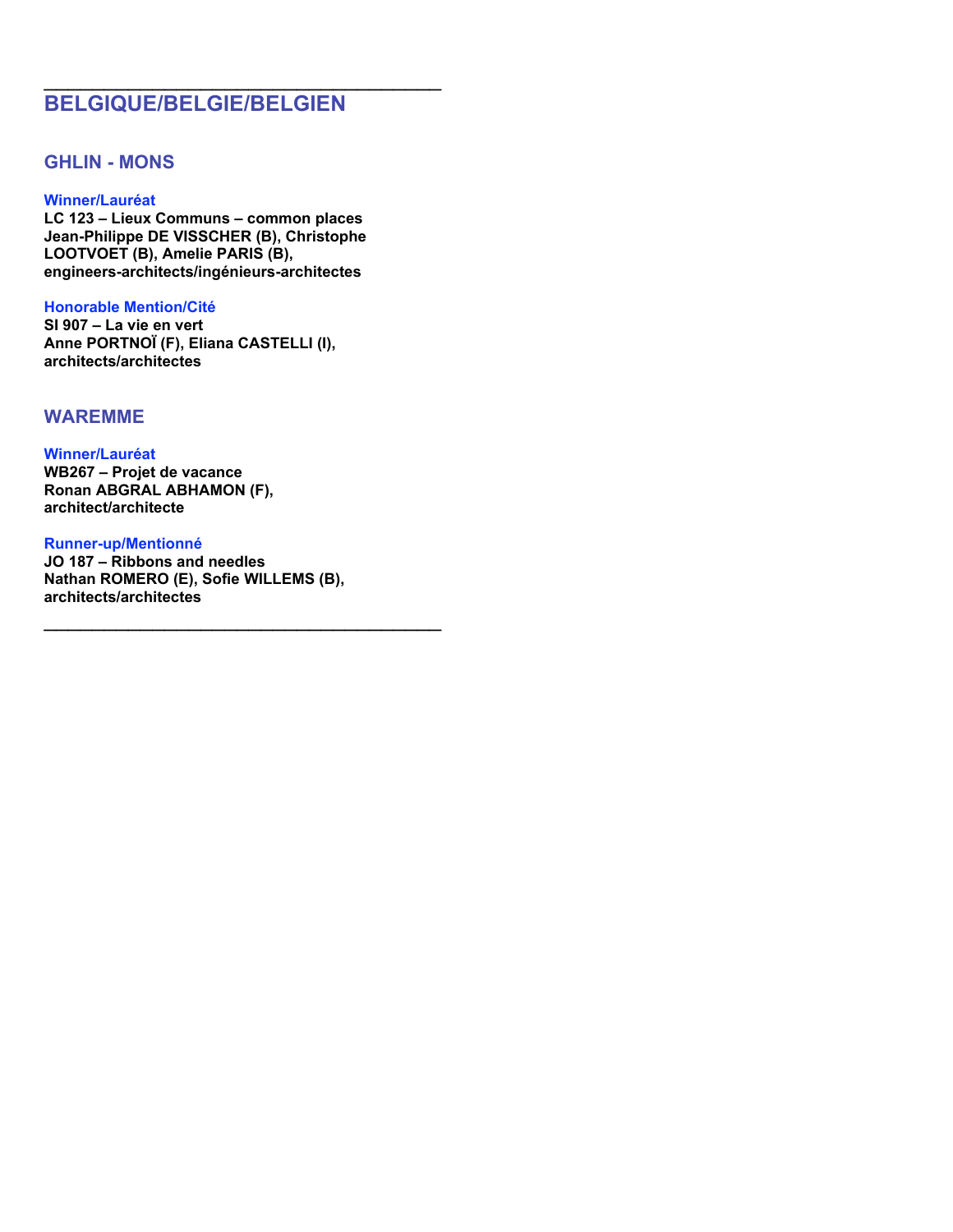# **CESKA REPUBLIKA**

## **PILSEN CUKROVARSKA**

### **Winner/Lauréat**

**MX001 – Greenhome Jose Rafael MIRA ALBERO (E), Javier MATOSES MERINO (E), Javier MOLINERO DOMINGO (E), Maria OLIVER SANZ (E), Marcos SANGÜESA TENA (E), architects/architectes**

\_\_\_\_\_\_\_\_\_\_\_\_\_\_\_\_\_\_\_\_\_\_\_\_\_\_\_\_\_\_\_\_\_

### **Runner-up/Mentionné**

**FL362 – A residential substitution strategy Fabien MAZENC (F), architect/architecte**

### **Honorable Mention/Cité**

**HZ120 – Skeletown Radek DRAGOUN (CZ), Jaromir VESELAK (CZ), Jakub CHVOJKA (CZ), Martin SPEVACEK (CZ), architects/architectes**

### **Honorable Mention/Cité**

**EM357 – Nova Cukrovarska Adam KEKULA (CZ), David PULKRABEK (CZ), architects/architectes**

## **PRAHA**

### **Winner/Lauréat**

**CT005 – Plug-in city / Gathering network Thomas JULLIEN (CH), Jiaoyang HUANG (CHINE), Nicolas CHAUSSON (F), Gaël DESVEAUX (F), architects/architectes**

### **Runner-up/Mentionné**

**TA603 – Prague insight Stefan MATTHYS (D), Boris SCHNEIDER (F), Stephanie HERKENRATH (D), architects/architectes**

### **Honorable Mention/Cité**

**LL111 – Line of motion Juan Carlos MARQUES BARCELO (E), Arturo LOPEZ PAYER (E), Maria del Prado BERMEJO PEREZ (E), architects/architectes, Beatriz AGUILAR GUERRERO (E) , philosopher**

### **Honorable Mention/Cité**

**AA211 – Santiago IBARRA (E), Toni MONTES (E), Lluis ORTEGA (E), Günter GASSNER (A), Esther SEGURA (E), Xavier OSARTE (E), architects/architectes**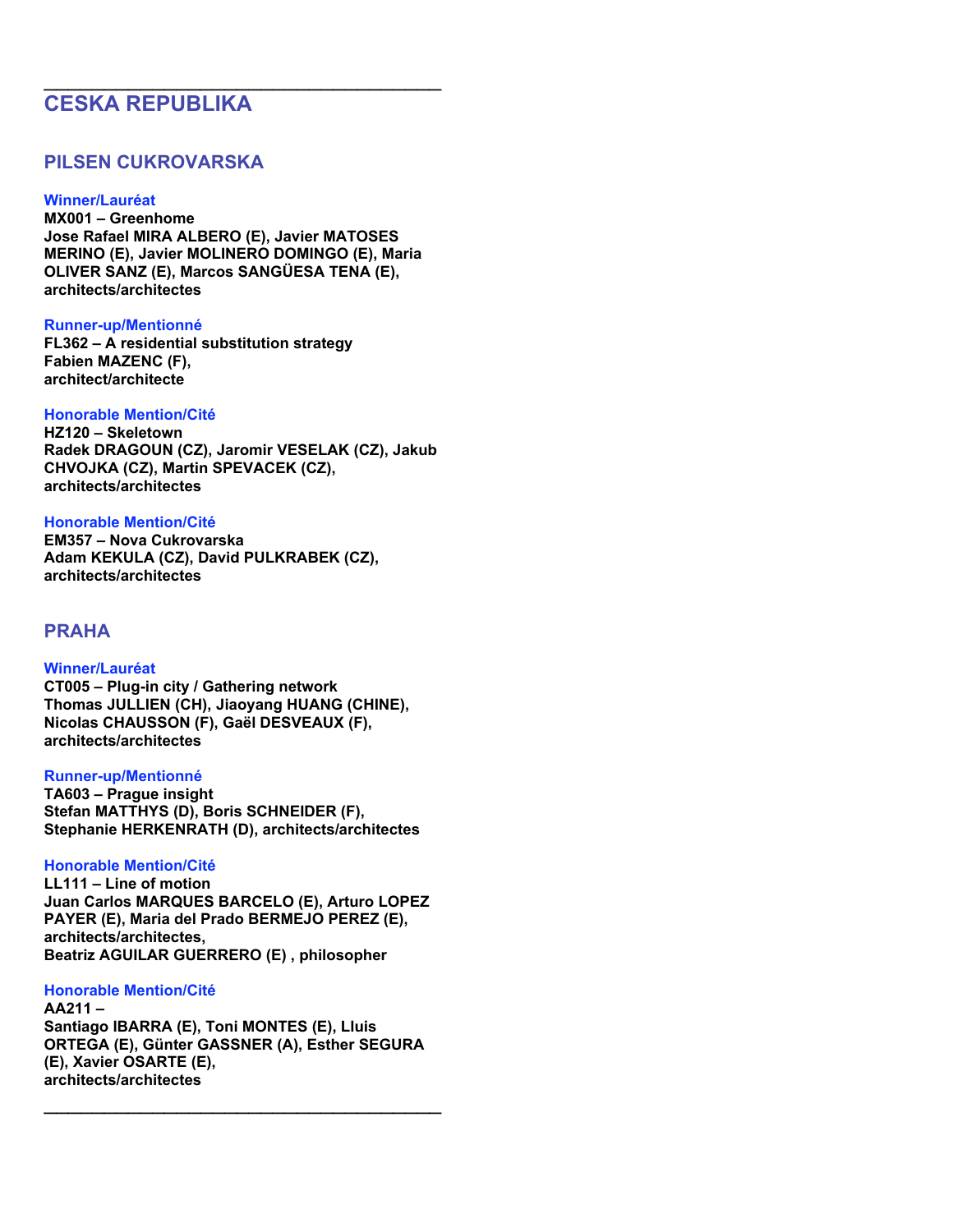# **DEUTSCHLAND**

## **ERFURT**

### **Winner/Lauréat**

**AS974 – Secret Garden(s) Dagobert BERGMANS (NL), architect/architecte, Thomas VAN ARMAN (USA), architect urbanist/architecte urbaniste**

\_\_\_\_\_\_\_\_\_\_\_\_\_\_\_\_\_\_\_\_\_\_\_\_\_\_\_\_\_\_\_\_\_

### **Runner-up/Mentionné**

**VC720 – Grünraumbesetzer Volker SCHULTZ (D), architect/architecte, Claudia STOLTE (D), urban planner/urbaniste**

## **GERSTHOFEN**

### **Winner/Lauréat ZS473 – Sonnenfelder Florian KRIEGER (D), architect/architecte**

### **Runner-up/Mentionné**

**DO176 – Do it ! Gersthofen ! Antonella SGOBBA (I), Michael SCHOTT (D), Matthias SCHNEIDER (D), architects/architectes**

### **Honorable Mention/Cité**

**SI311 – (Kon)textu(r)elle Blöcke Björn SEVERIN (D), architect/architecte**

## **HALLE (SAALE)**

**Winner/Lauréat EX328 – Urban forest Eugenia VIDAL (E), Xavier ORTIZ (E) architects/architectes**

### **Runner-up/Mentionné**

**BB111 – Reversed urbanism Philippe MUELLER (CH), Johannes FELD (CH), architects/architectes**

### **Runner-up/Mentionné**

**LH123 – v=0 ; Bewegung durch stillstand Christian HERTWECK (D), John LAU (D), architects/architectes**

## **HAMBURG**

**Winner/Lauréat DR923 – POINTS Damian RADWANSKI (PL), architect/architecte**

### **Runner-up/Mentionné**

**HW509 – « Urban deck » Alejo PAILLARD (F), Gesa BÜTTNER (D), architects/architectes**

### **Runner-up/Mentionné**

**TT229 – Tidetakt / Tidal Beat Alexander METZNER (D), Christin DÖHRING (D), architects/architectes, Jan GRIMMEK (D), Gesa KÖNIGSTEIN (D), landscape architectes/paysagistes**

## **KLEINES DREIECK – ZITTAU, HRADEK, BOGATYNIA**

### **Winner/Lauréat**

**SC323 – Promotor Michael RUDOLPH (D), architect/architecte, Sigrun LANGNER (D), Landscape architect/paysagiste**

### **Runner-up/Mentionné**

**LO171 – TRIALOG Katja FRIEDRICH (D), Silvlo THAMM (D), Stephan HÜBNER (D), Katharina WÜNSCHE (D), Marco BLÄSCHE (D), Joachim LORENZ (D) architects/architectes**

## **LEINEFELDE**

### **Winner/Lauréat**

**AA444 – Stadtgespräch Nicolas REYMOND (F), architect/architecte**

## **LUCKENWALDE**

### **Winner/Lauréat**

**CT745 – stadt-raum-continuum Torsten SUSCHKE (D), architect/architecte Carsten STORCH (D), urban designer/designer urbain**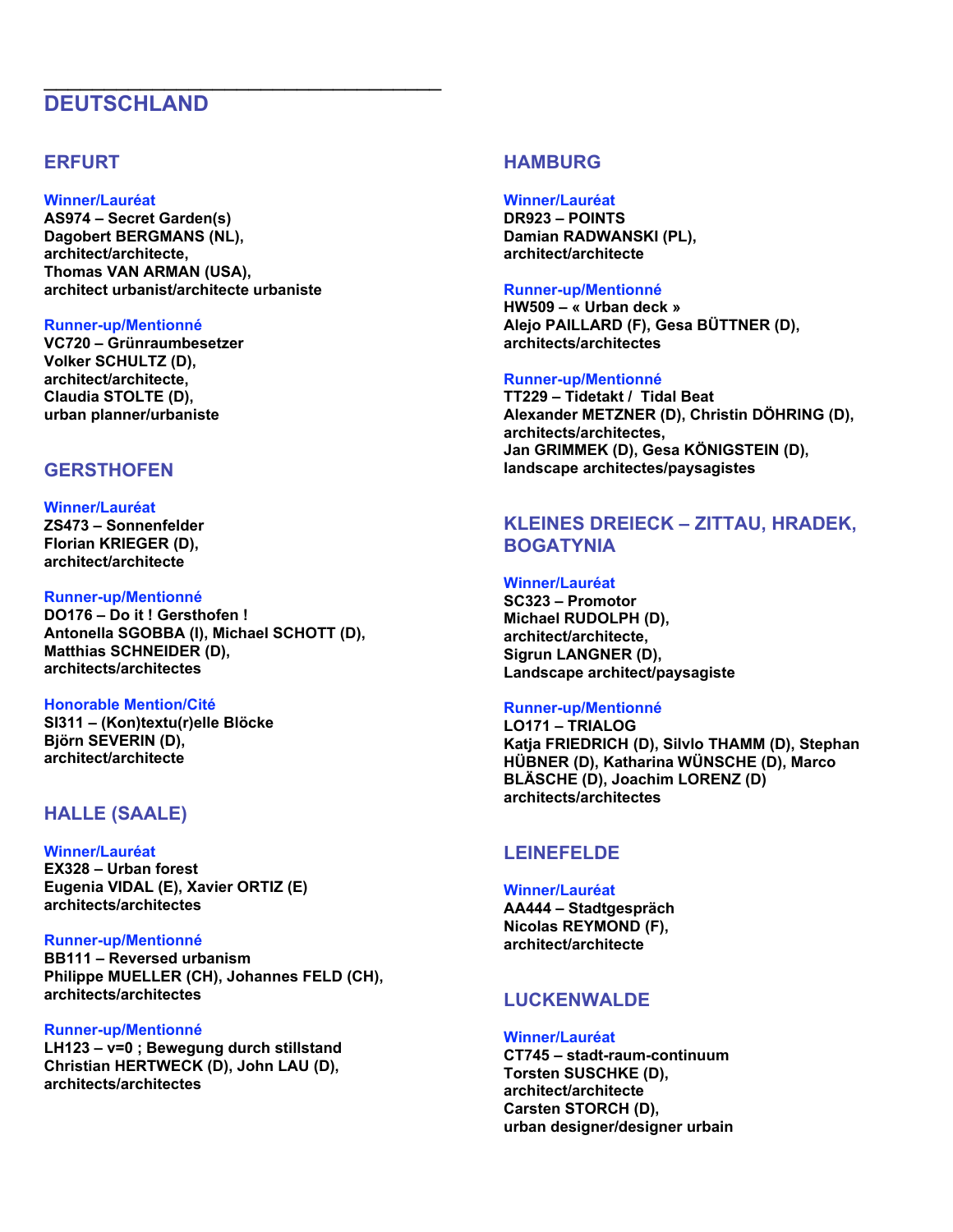**Honorable Mention/Cité PP001 – 'PARK'PLATZ Thys Fokke SCHREIJ (NL), architect/architecte**

## **NEU-ULM**

### **Winner/Lauréat**

**XY323 – Vernetzungsbänder Camilo HERNANDEZ (COL), architect/architecte, Sonja KNAPP (D), Nataly GRANADOS (D), urban planners/ urbanistes**

### **Runner-up/Mentionné**

**JB007 – Innenvorstadt Stephan GÜCKEL (D), Olaf HERMANN (D), architects/architectes**

\_\_\_\_\_\_\_\_\_\_\_\_\_\_\_\_\_\_\_\_\_\_\_\_\_\_\_\_\_\_\_\_\_

### **Honorable Mention/Cité**

**PN333 – NU open up ! Matthias FOITZIK (D), architect/architecte, Michael HERZ (D), landscape architect/paysagiste**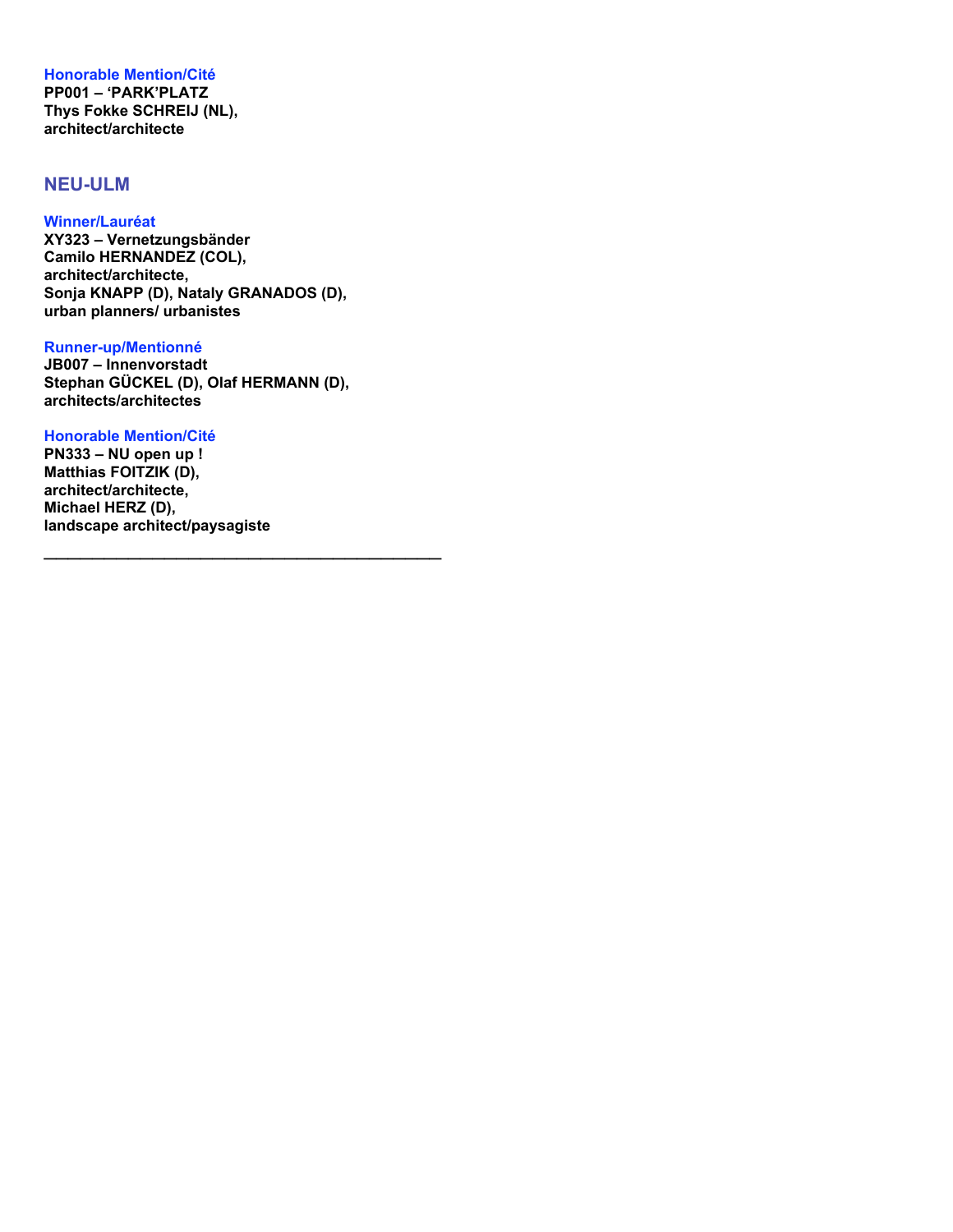# **ESPAÑA**

## **ALCÁZAR DE SAN JUAN**

### **Winner/Lauréat**

**XO717 – Código abierto Antonio VIEJO MORIANO (E), Helena AGUILAR BALEA (E), architects/architectes**

\_\_\_\_\_\_\_\_\_\_\_\_\_\_\_\_\_\_\_\_\_\_\_\_\_\_\_\_\_\_\_\_\_

### **Runner-up/Mentionné**

**SJ245 – Inundación Joaquín ESPERÓN SOLÍS (E), Luís BASABE MONTALVO (E) architect/architecte**

### **Honorable Mention/Cité**

**AR117 – Energía, comunicación y participación David Tapias (E), Nuria SALVADO (E) architects/architectes**

### **Honorable Mention/Cité**

**EO702 – Emilio LÓPEZ RUIZ DE SALAZAR (E), Rubén MIGUEL AGUEDA (E), architects/architectes**

### **Honorable Mention/Cité**

**UR002 – Three Tales (#2) Luis Miguel PINTO GONÇALVES (E), architect/architecte**

## **CÁCERES**

#### **Winner/Lauréat PN510 – Trozos Cristina GOBERNA (E), Urtzi GRAU (E), architects/architectes**

### **Runner-up/Mentionné**

**IO195 – Extrabarrio Enrique Krahe Marina (E), architect/architecte**

### **CARTES**

### **Winner/Lauréat**

**NV135 – PEER-TO-PEER.P2P Miguel Angel VELARDE (E), Miguel Angel NAVAS (E), architects/architectes**

### **Runner-up/Mentionné**

**CD778 – Paisajes transgénicos Carolina RUIZ-VALDEPEÑAS (E), Daren GAVIRA PERSAD (E), architects/architectes**

#### **Runner-up/Mentionné**

**CA012 – LA VARA MÁGICA : DE LA RABDOMANCIA A LA RADIESTESIA Juan Miguel TIZON GARAU (E), José RIPOLL VAQUER (E), architects/architectes**

### **Honorable Mention/Cité**

**PH007 – Javier GARCÍA-GERMAN TRUJEDA (E), architect/architecte**

### **Honorable Mention/Cité**

**RE766 – La barquera Elena Rocchi (I), architect/architecte**

### **Honorable Mention/Cité**

**SP000 –ESPUMAS Ana ARRIERO (E), Susana VELASCO SANCHEZ (E), Miguel HERRAIZ GOMEZ (E), architects/architectes**

## **CEUTA**

# **Winner/Lauréat**

**LT101 – Historia Natural Juana SÁNCHEZ GÓMEZ (E), Diego JIMÉNEZ LÓPEZ (E), Angela RUIZ MARTÍNEZ (E), Pedro ROMERA GARCÍA (E), architects/architectes**

### **Runner-up/Mentionné**

**CE133 – Francisco LEIVA IVORRA (E), José Luis CAMPOS ROSIQUE (E), architects/architectes Marta GARCIA CHICO (E), landscape engineer/Ingénieur en paysage**

### **Honorable Mention/Cité**

**DV313 – PLATAFORMA - TAPIZ Antonio JUAREZ (E), Mariano FERNÁNDEZ BUSÓ (E), Ana MARTIN DE LA SIERRA (E), architects/architectes**

## **CÓRDOBA**

### **Winner/Lauréat**

**JB928 – Urbanismo sensorial Beatriz BRIEVA DE LA ORDEN (E), architect/architecte, Jaime DEL CAMPO MARTÍN (E), Pintor/peintre**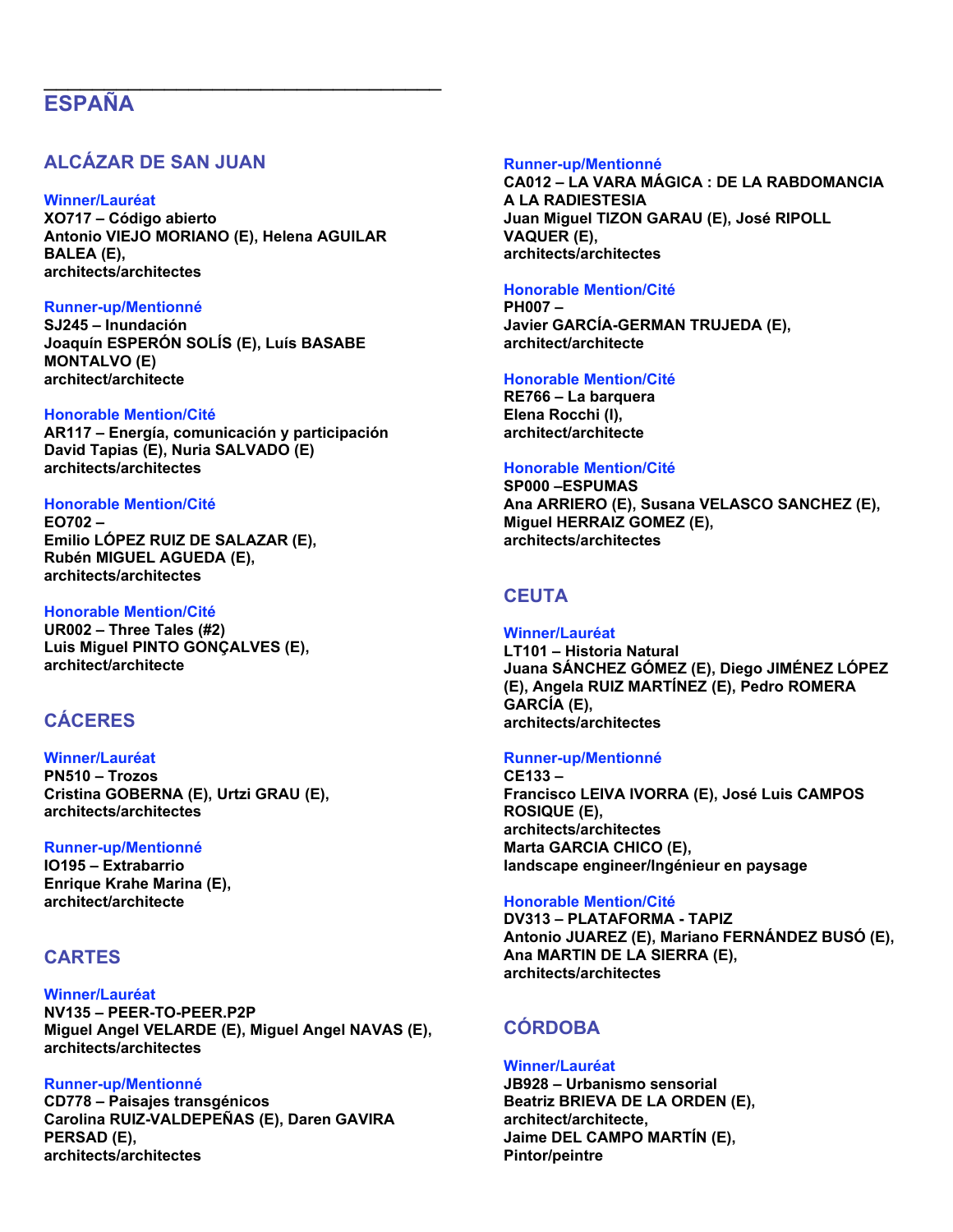#### **Runner-up/Mentionné**

**AA007 – Urban species system Enrique MOYA-ANGELER (E), Pilar ECHEZARRETA (E), architects/architectes**

#### **Honorable Mention/Cité**

**LI055 – UN BOSQUE Monica GARCÍA FERNÁNDEZ (E), Javier RUBIO MONTERO (E), architects/architectes**

### **Honorable Mention/Cité**

**CO205 – BODPUENTES Luz FERNÁNDEZ VALDERRAMA APARICIO (E), Marta FERNÁNDEZ VALDERRAMA APARICIO (E), Francisco ESCUDERO GILETE (E), architects/architectes**

## **LOGROÑO**

### **Winner/Lauréat**

**LO095 – Loops Santiago CIFUENTES BARRIO (E), Luis ALIÓ ALONSO (E), Javier GARCÍA VALENCIA (E), Alvaro MARÍN FERNÁNDEZ (E) architects/architectes**

### **Honorable Mention/Cité**

**IA777 – LA REVOLUCIÓN DE LAS FLORES Alvaro GUINEA MARTIN (E), Irma COELLO MUÑOZ (E), architects/architectes**

### **Honorable Mention/Cité**

**SC002 – NEXO Marta GRANDA (E), Gonzalo PEREZ COELLO DE PORTUGAL (E), architects/architectes**

## **SAGUNTO**

### **Winner/Lauréat**

**JE007 – cromosomas Javier GUIJARRO (E), Helena BLANCO LOPEZ (E), architects/architectes**

### **Runner-up/Mentionné**

**MR000 – Membranas Raffaelle PUGGIONI (I), Marta MARTÍNEZ OSMA (E), architects/architectes**

## **VALLADOLID**

#### **Winner/Lauréat**

**FR046 – Barrio Alto Raul SANCHEZ (E), architect/architecte,**

#### **Runner-up/Mentionné**

**CP714 – Desarrollo suburbano mixto en Valladolid Beatriz GÓMEZ (E), Fernando RODRÍGUEZ (E), Arturo ROMERO (E), María del Carmen CASAJUANA (E), Marcos GONZÁLEZ (E), Alfonso MIGUEL (E), architects/architectes**

\_\_\_\_\_\_\_\_\_\_\_\_\_\_\_\_\_\_\_\_\_\_\_\_\_\_\_\_\_\_\_\_\_

### **Honorable Mention/Cité**

**CC005 – « Mi bonito descampado » Javier PEÑA GALIANO (E), architect/architecte**

### **Honorable Mention/Cité**

**UB470 – urban biocenosis Rodrigo ALMONACID CANSECO (E), architect/architecte**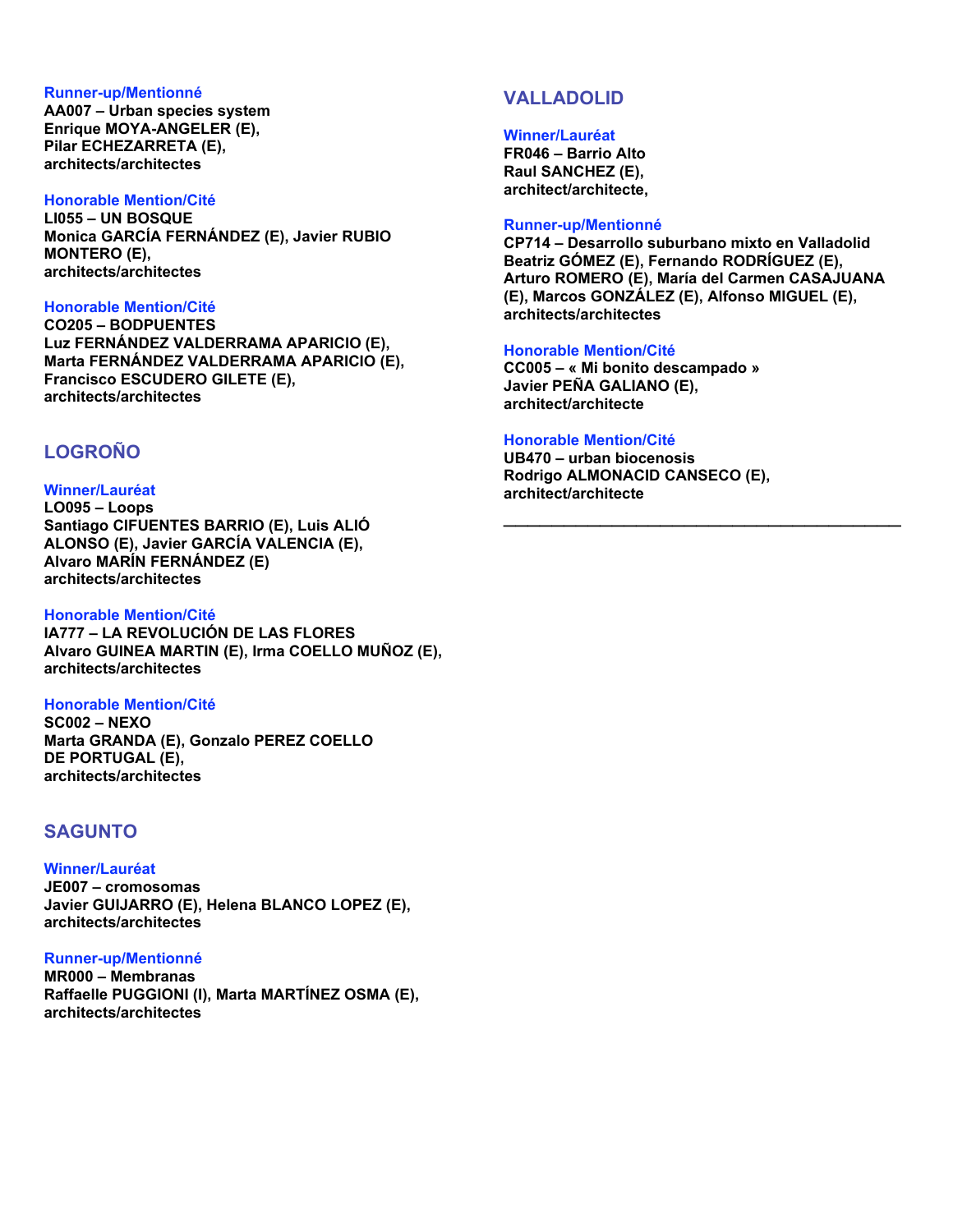# **FRANCE**

## **CHÂLON-SUR-SAÔNE**

### **Runner-up/Mentionné**

**GK030 – Au fil de l'eau Gaëlle CUISY (F), Karine MARTIN (F), architects/architectes**

### **Runner-up/Mentionné**

**ZM059 – Adhérer au site Gérald LAFOND (F), Sabine ORLANDINI (F), Julie LABORDE (F), architects/architectes**

\_\_\_\_\_\_\_\_\_\_\_\_\_\_\_\_\_\_\_\_\_\_\_\_\_\_\_\_\_\_\_\_\_

### **Honorable Mention/Cité**

**TT252 – PORT D'ATTACHE Julie-Laure ANTHONIOZ (F), Corinne CURK (F), Jean ANGELINI (F), architects/architectes**

## **CHATEAUROUX**

## **Runner-up/Mentionné**

**EI013 – Gold in the shell Damien MALIGE (F), architect/architecte**

### **Honorable Mention/Cité**

**PW800 – LIVING CITY,A NEW IDENTITY FOR THE STATION AREA Peter Goetz FELDMANN (D), Michaella TOMASELLI (A), architects/architectes**

## **DIJON**

## **Runner-up/Mentionné**

**NA045 – URBAN OSMOTIC Aldo MICILLO (I), architects/architectes**

### **Runner-up/Mentionné**

**TC497 – LABORATOIRE INSULAIRE - TECTONIQUE CHLOROPH'ILE Magali VOLKWEIN (F), Estelle VINCENT (F), Virginie GLORIA (F), architects/architectes**

## **HENIN-CARVIN**

### **Winner/Lauréat**

**GT911 – Dialectiques Pierre FRINAULT (F), DAVID JOUQUAND (F) architects/architectes**

### **Winner/Lauréat**

**BC231 – JSI Je suis ici Vivre et travailler à Drocourt Bertrand SEGERS (F), architect/architecte**

### **Runner-up/Mentionné**

**AL427 – La nature au quotidien Fabien GANTOIS (F), architect/architecte**

## **LA COURNEUVE**

**Winner/Lauréat HK000 – La Centralité Linéaire Hélène LOVITON (F), Ken TEISSEIRE (F), architects/architectes**

## **LILLE**

### **Winner/Lauréat**

**OO000 – LE LOOP Pierre-Émile FOLLACCI (F), Tae-Hoon YOON (F), Patrick LEITNER (A) , Eva-Astrid HERVIEU (F), architects/architectes**

### **Honorable Mention/Cité**

**ZZ999 – Un Estuaire urbain Raphaël GABRION (F), Vincent PRIE (F), Eric de RENGERVE (F), architects/architectes**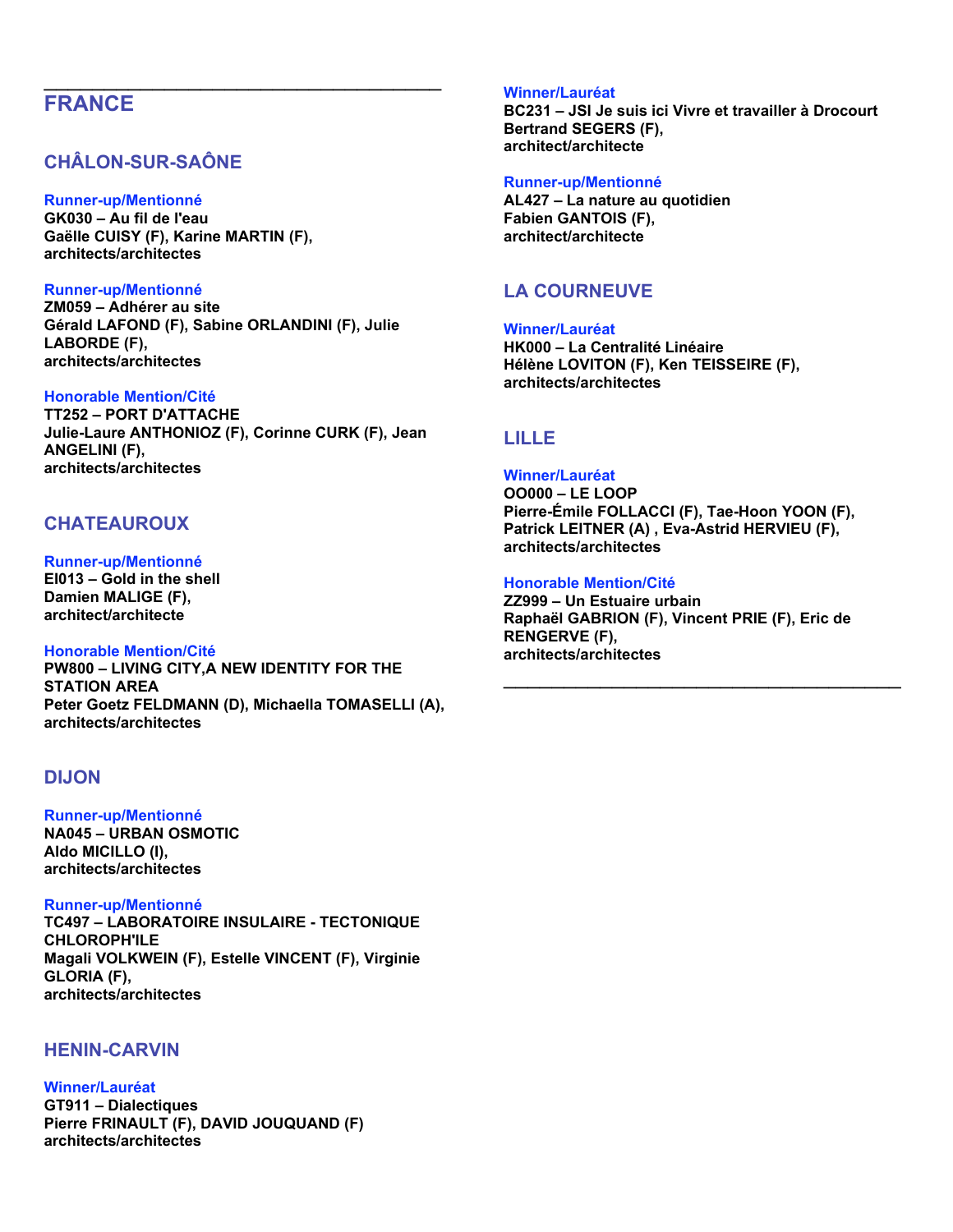# **HRVATSKA**

## **DUBROVNIK**

## **Runner-up/Mentionné**

**KL555 – HARON Manuel LODI (I), Danilo CUPIOLI (I), Silvia RIZZO (I), Paola PILOTTO (I), architects/architectes**

\_\_\_\_\_\_\_\_\_\_\_\_\_\_\_\_\_\_\_\_\_\_\_\_\_\_\_\_\_\_\_\_\_

### **Runner-up/Mentionné**

**IC513 – Greenthebay Chiara CASTELLAN (CH), Irene LEUTHOLD (CH), architects/architectes**

### **ZAGREB**

### **Winner/Lauréat**

**ZB025 – Paromlin City Tom CORTOOS (B), architect/architecte**

### **Runner-up/Mentionné**

**KA073 – Stitch in time Russel CURTIS (UK), Tim RILEY (UK), Dieter KLEINER (UK), architects/architectes**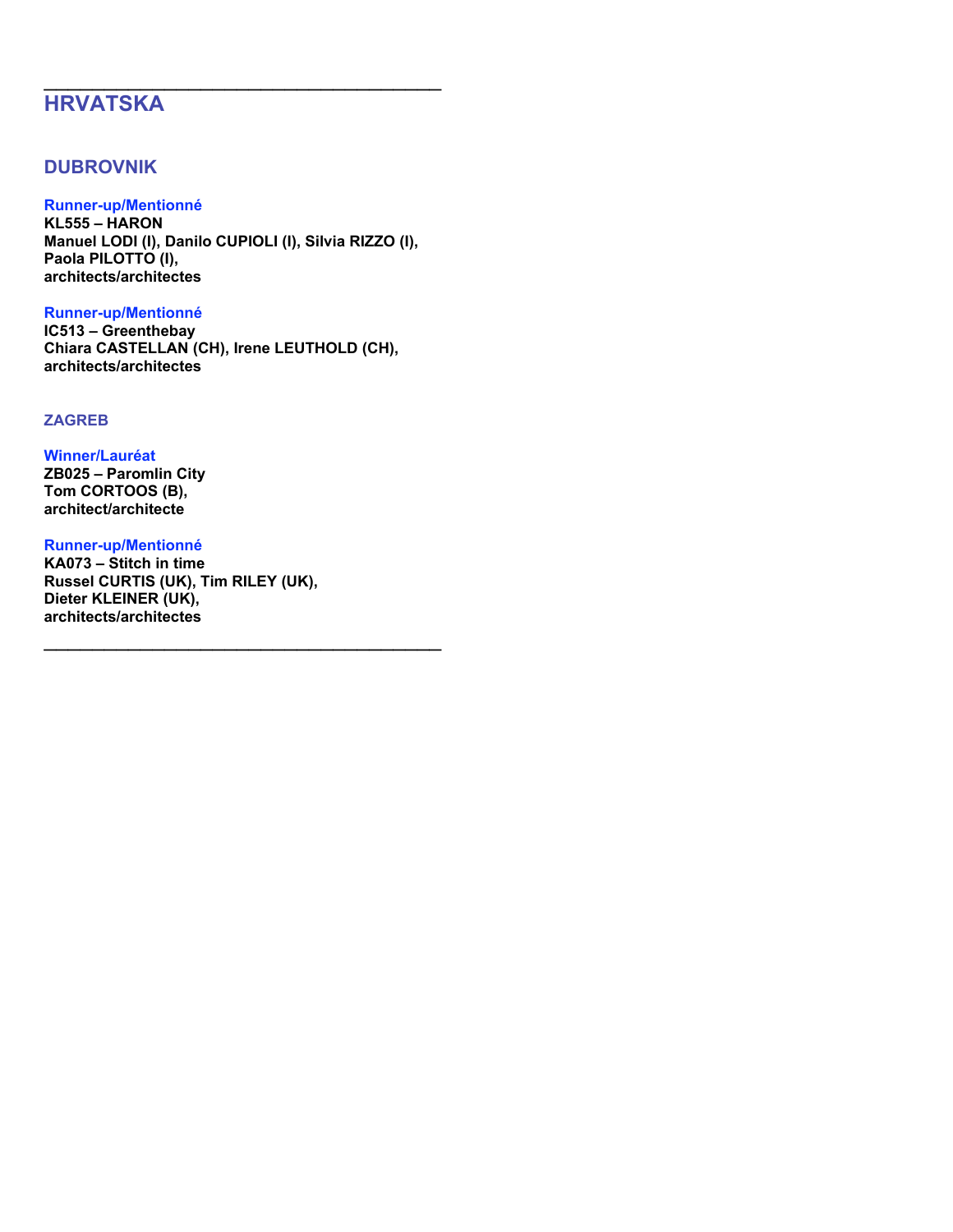# **ITALIA**

## **AULLA**

### **Winner/Lauréat**

**JL123 – Links Giuditta DIROTTI (I), Vittorio CAMPODONICO (I), architects/architectes**

\_\_\_\_\_\_\_\_\_\_\_\_\_\_\_\_\_\_\_\_\_\_\_\_\_\_\_\_\_\_\_\_\_

### **Runner-up/Mentionné**

**AR209 – Natural Fingers Luca PARODI (I), architect/architecte**

### **Honorable Mention/Cité**

**AB123 – « UP AND DOWN » Alberto BERTOLINI (I), Alessandra GALLI (I), Francesco ADORNI (I), architects/architectes**

## **BERGAMO**

### **Runner-up/Mentionné**

**AD825 – In between Enrico GARBIN (I), Mauro PIANTELLI (I), architects/architectes**

### **Runner-up/Mentionné**

**MD703 – Roadmap Massimiliano SPADONI (I), Daniele BORIN (I), architects/architectes**

### **Runner-up/Mentionné**

**SM123 – Ad marginem Luciano MOTTA (I), architect/architecte**

## **CAGLIARI**

**Winner/Lauréat UN001 – Urban sponge Markus KUNTSCHER (D), Marita ZINTH (D), architects/architectes**

### **Runner-up/Mentionné**

**CC045 – LUDI-CITTA Giovanni Battista COCCO (I), Mario CUBEDDU (I), Pier Francesco CHERCHI (I), Giampaolo MELONI (I), Luca TUVERI (I), Civil engineers-architects / ingénieurs civilesarchitectes**

### **Honorable Mention/Cité**

**JB007 – Strategic stripes Luca PERALTA (I), Alfonso IPPOLITO (I), Luca James SENATORE (I), Francesco Amato SGARAMELLA (I), architects/architectes**

### **Honorable Mention/Cité**

**MF070 – Centomilla passi Massimo FAIFERRI (I), Bartocci SAMANTA (I), Erika BONACUCINA (I), architects/architectes**

## **CHIAMPO**

### **Runner-up/Mentionné**

**IN504 – Rock + Roll Ignasi PEREZ ARNAL (E), Jabi Flores Ituarte (E), Alejandro Nunez Noda (E), Alejandro Park (ARG), Maruan Camille Halabi (BRAZIL), architects/architectes**

### **Runner-up/Mentionné**

**ML252 – Pietra Cristiana EUSEPI (I), Marco MASINA (I), Valentina VESCOVO (I), architects/architectes**

### **Runner-up/Mentionné**

**YM258 – Inhabited paths Yolanda MARINERO (E), architect/architecte**

### **Honorable Mention/Cité**

**AH001 – The art of Inhabiting the pits Maurizio MEOSSI (I), Cristiana ROSSI (I), architects/architectes**

### **Honorable Mention/Cité**

**FN128 – « I PIENI E I VUOTI NELL'AMBIENTE URBANO » Monica GIACOPUZZI (I), architect/architecte**

### **Honorable Mention/Cité**

**MM537 – Il progetto implicito : la ferma dello scavo Calogero MONTALBANO (I), Eliana DE NICHILO (I), Mauro GUARICCI (I), Carla CHIARANTONI (I), architects/architectes Paola IANNI (I), building engineer/ingénieur en bâtiment**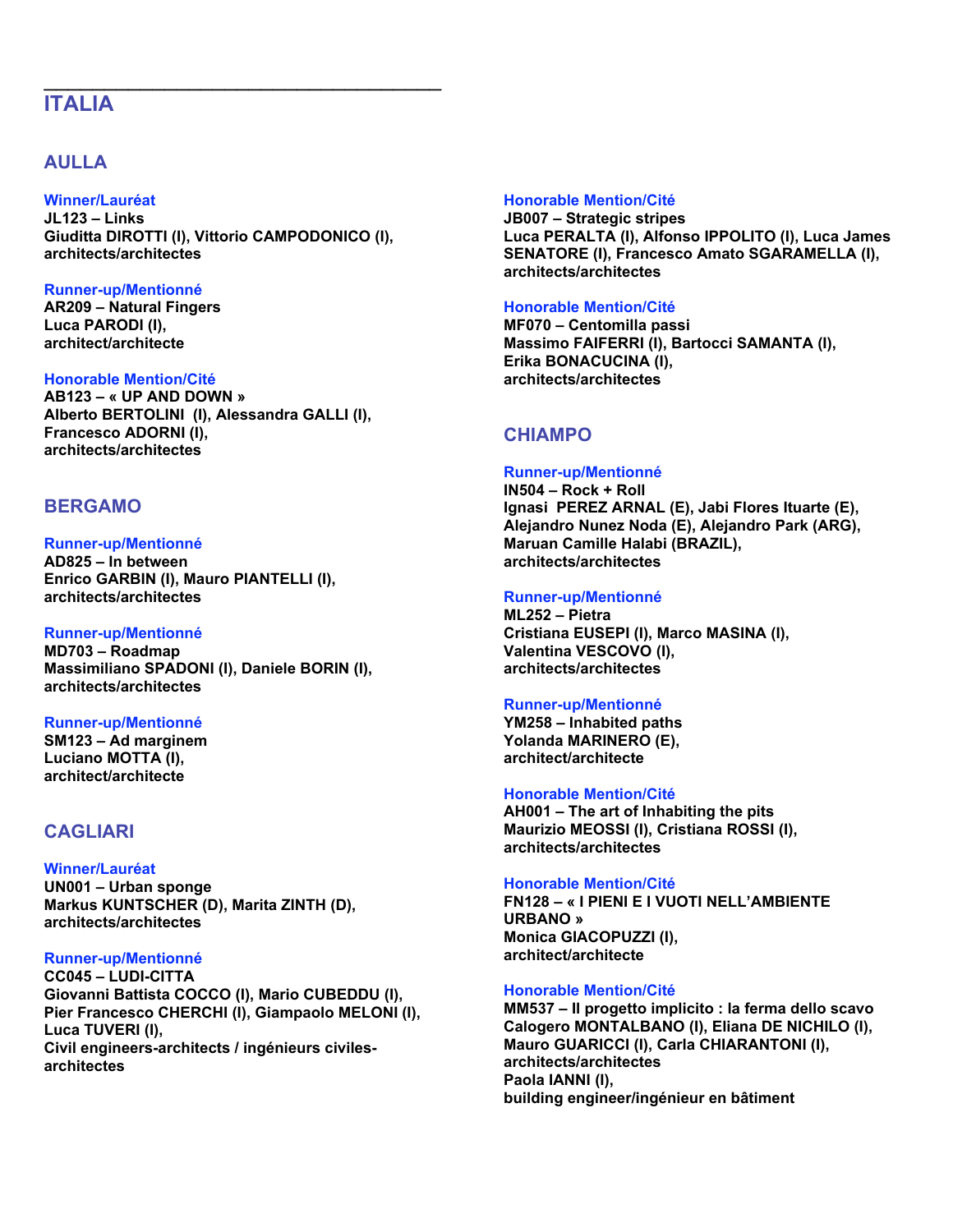### **LATINA**

### **Winner/Lauréat**

**SI005 – Mediterraneo Spartaco PARIS (I), Andrea ZAMBONI (I), Andrea CAVANI (I), Matteo AGNOLETTO (I), Alessia FIORI (I), architects/architectes**

### **Runner-up/Mentionné**

**SP007 – RURA COLAM GIUSEPPINA PUGLIANO (I), DOMENICO Avati (I), LUCA Catalano (I), MARINA De Conciliis (I), ANNALISA Metta (I), NOVELLA Cassisi (I), architects/architectes**

### **Honorable Mention/Cité**

**RD725 – SLOW DOWN Rosario DI PETTA (I), Armando MAURO (I), Loredana MOBILIA (I), architects/architectes**

### **LIVORNO**

### **Runner-up/Mentionné**

**FB234 – I solidi sospesi Fabio BARLUZZI (I), Barbara PONTICELLI (I), architects/architectes**

### **Runner-up/Mentionné**

**FN237 – Cityscape Nicola BECAGLI (I), Valerio BARBERIS (I), Marcello MARCHESINI (I), architects/architectes**

### **Honorable Mention/Cité**

**UT005 – Urban tactic exchange Andrea MANNOCCI (I), Marco CITI (I), Giulia FIOCCA (I), Silvia BANCHINI (I), Luis Fernando FALCON MARTINES DE MARANON (E), architects/architectes**

### **Honorable Mention/Cité**

**ZP002 – Stage in Livorno Matteo ZETTI (I), Eva PARIGI (I), architects/architectes**

### **MILAZZO**

#### **Runner-up/Mentionné**

**JL056 – Stitching together hybrid urban fabrics Julian SCHULENBURG (D), Loreta CASTRO REGUERA MANCERA (MEX), architects/architectes**

#### **Runner-up/Mentionné**

**MD004 – INQUADRARE IL PAESAGGIO Fabrizio CIAPPINA (I), Giuseppe FUGAZZOTTO (I), Antonello RUSSO (I), Gaetano SCARCELLA (I), architects/architectes**

#### **Honorable Mention/Cité**

**AA311 – Ground creeping Diego EMANUELE (I), architect/architecte**

## **PALERMO**

### **Winner/Lauréat**

**AM142 – « Sicilia mia » Rosa PAGLIARULO (I), Paola RECCHIA (I), Viviana D'AMBRUOSO (I), Francesco SINISI (I), architects/architectes**

#### **Runner-up/Mentionné**

**BD747 – The band Thomas PEDERSEN BONDE (DK), architect/architecte**

### **Honorable Mention/Cité**

**AD146 – Naturalmente artificiale Debora SANGUINETI (I), Andrea COSTA (I), architect/architecte**

### **Honorable Mention/Cité**

**MG100 – L'A COSTA CHE NON C'E' Marco MONTALBANO (I), architect/architecte**

## **REGGIO CALABRIA**

#### **Winner/Lauréat**

**MA123 – Toposcape Manuel Leira (E), architect/architecte**

### **Runner-up/Mentionné**

**WP008 – The beach in the city Feldmann GOETZ (D), Suzanne Gerstberger (D), Torsten Gresens (D), architects/architectes**

### **Honorable Mention/Cité**

**RR333 – GENIUS LOCI Vincenzo GIOFFRE (I), Roberto Greco (I), Roberto De Lorenzo (I), architects/architectes**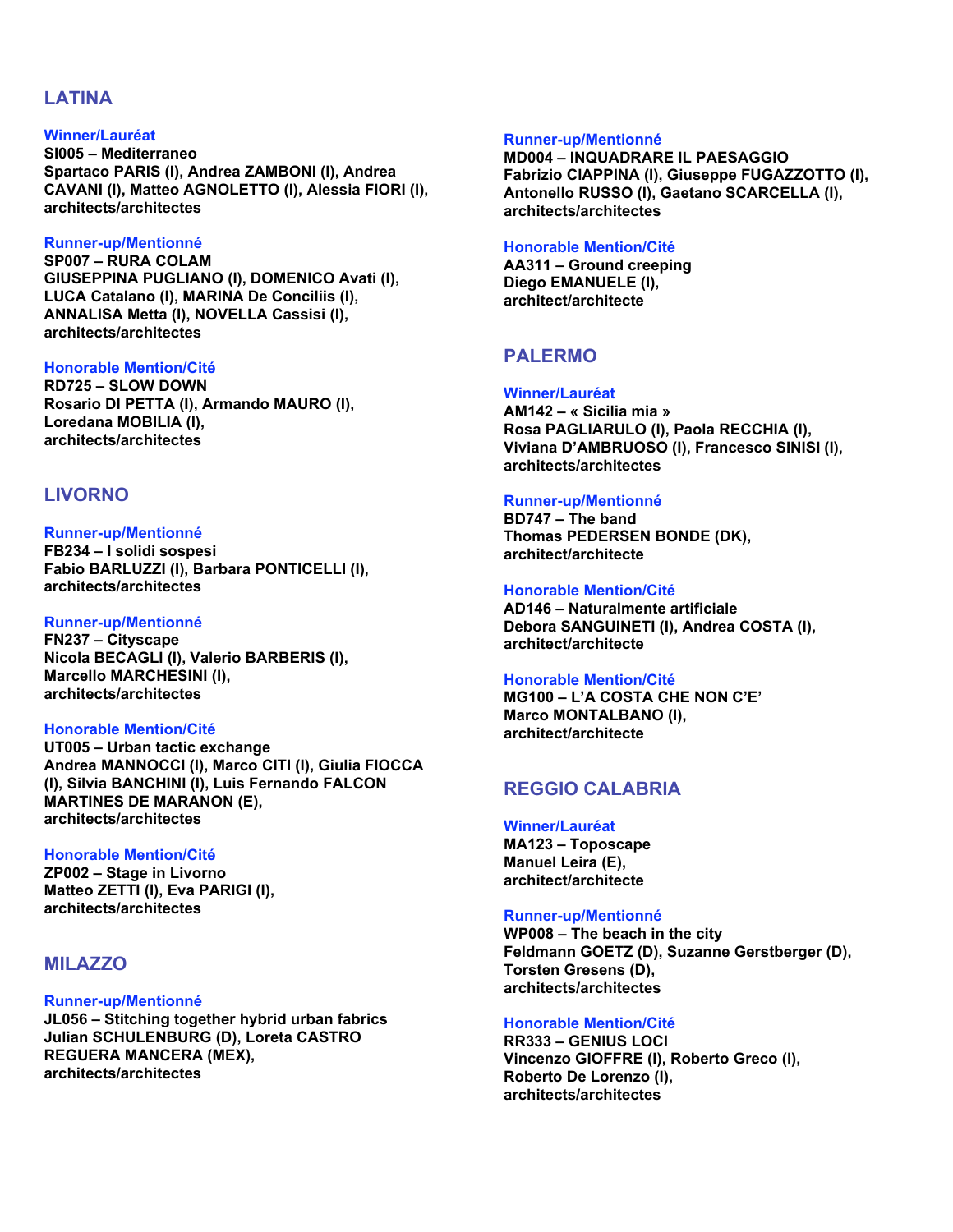## **ROMA**

**Winner/Lauréat RM405 – Strategy park Mattia DARO (I), architect/architecte**

**Runner-up/Mentionné QH133 – SEMI-Jana KUHNLE (D), architect/architecte**

**Honorable Mention/Cité AQ444 – « ATTRAVERSARE COL VERDE » Manuela RAITANO (I), Caterina LA CAVA (I), Daniela DE FILIPPIS (I), Claudia TOMBINI (I), architects/architectes**

**Honorable Mention/Cité CT003 – JOHANNE'S PARK Massimiliano CAPOCACCIA (I), Corrado CANOCI (I), Giuseppa GULINO (I), architects/architectes**

\_\_\_\_\_\_\_\_\_\_\_\_\_\_\_\_\_\_\_\_\_\_\_\_\_\_\_\_\_\_\_\_\_

**Honorable Mention/Cité YY273 – TOTOTERRITORIALITA Paola RUOTOLO (I), architect/architecte**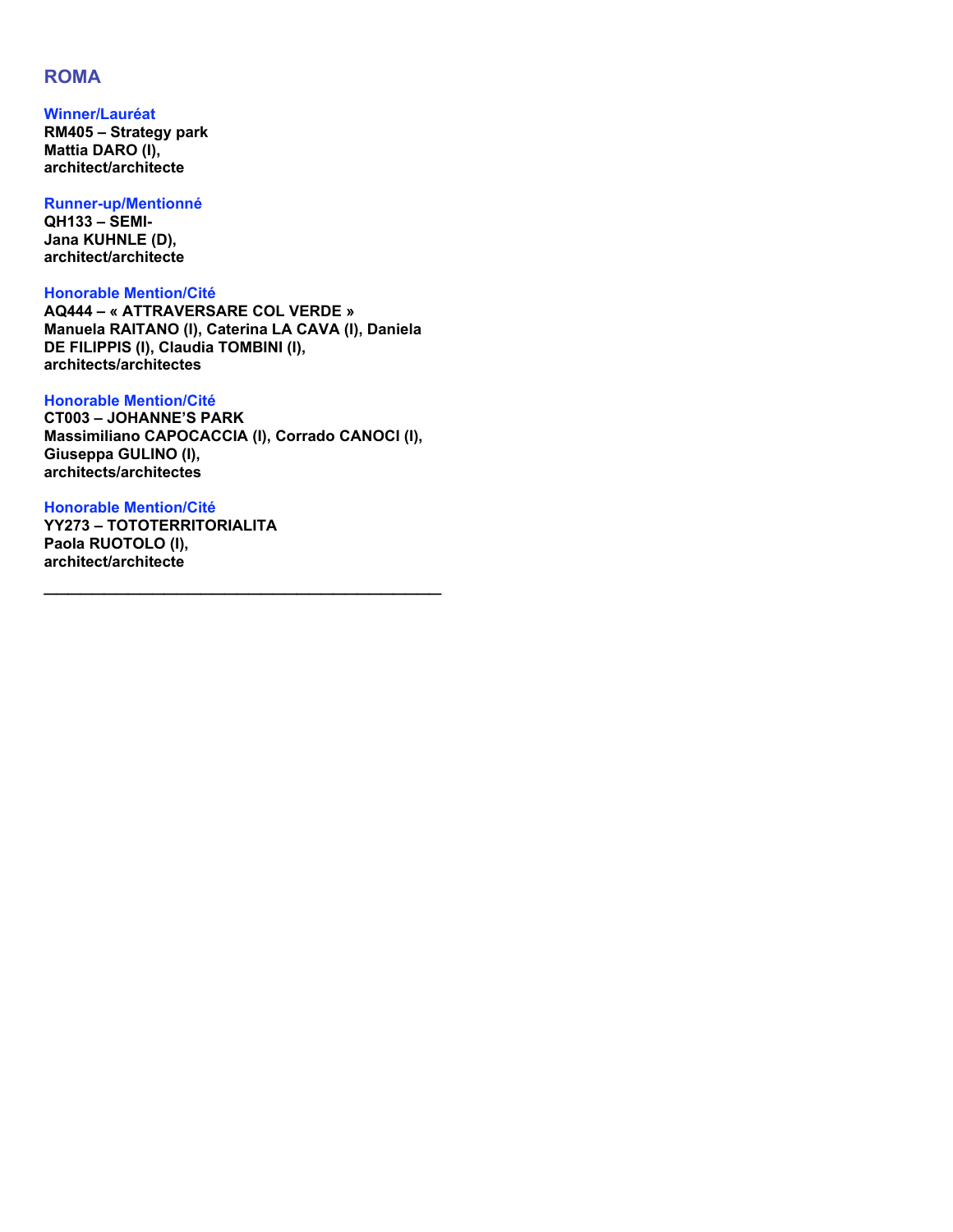# **KYPROS**

## **LARNACA**

**Winner/Lauréat NC312** – **BACKBONE Nikolaos ALEXOPOULOS (GR), Christoph STABEL (D), architects/architectes**

\_\_\_\_\_\_\_\_\_\_\_\_\_\_\_\_\_\_\_\_\_\_\_\_\_\_\_\_\_\_\_\_\_

\_\_\_\_\_\_\_\_\_\_\_\_\_\_\_\_\_\_\_\_\_\_\_\_\_\_\_\_\_\_\_\_\_

### **Runner-up/Mentionné**

**FL362 – Reurbanizing Larnaca Agata MIERZWA (PL), Galit SHIFF (ISR) architects/architectes**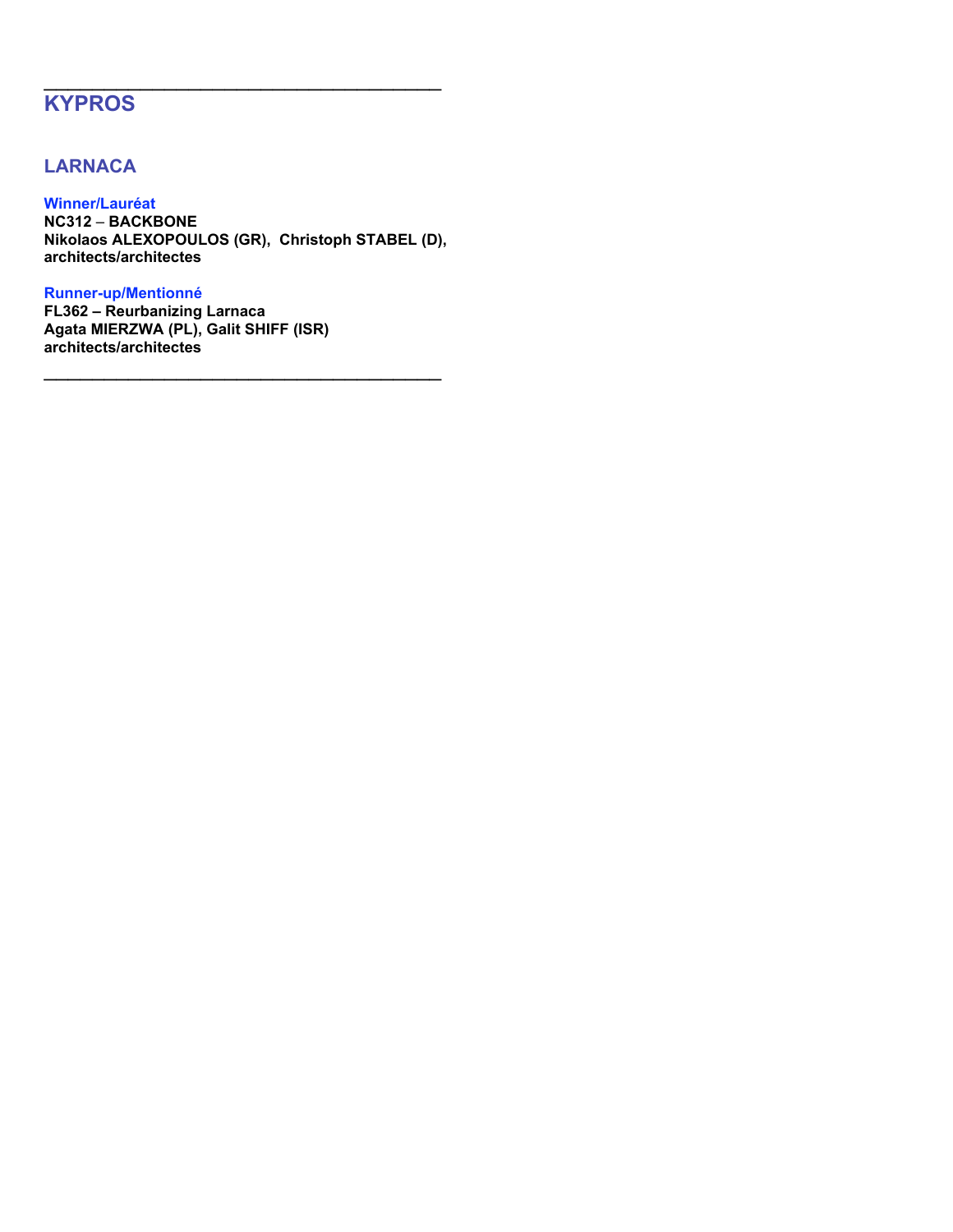# **LATVIJA**

## **RIGA**

**Winner/Lauréat YN197 – Ilona Andrea PETRECCA (I), Matteo GHIDONI (I), Alessandro BISA (I), Luca RACCHINI (I), architects/architectes**

### **Runner-up/Mentionné**

**SC313 – Starting at the void Alessandro CAMBI (I), Ludovica DI FALCO (I), Paolo MEZZALAMA (I), Francesco MARINELLI (I), architects/architectes**

\_\_\_\_\_\_\_\_\_\_\_\_\_\_\_\_\_\_\_\_\_\_\_\_\_\_\_\_\_\_\_\_\_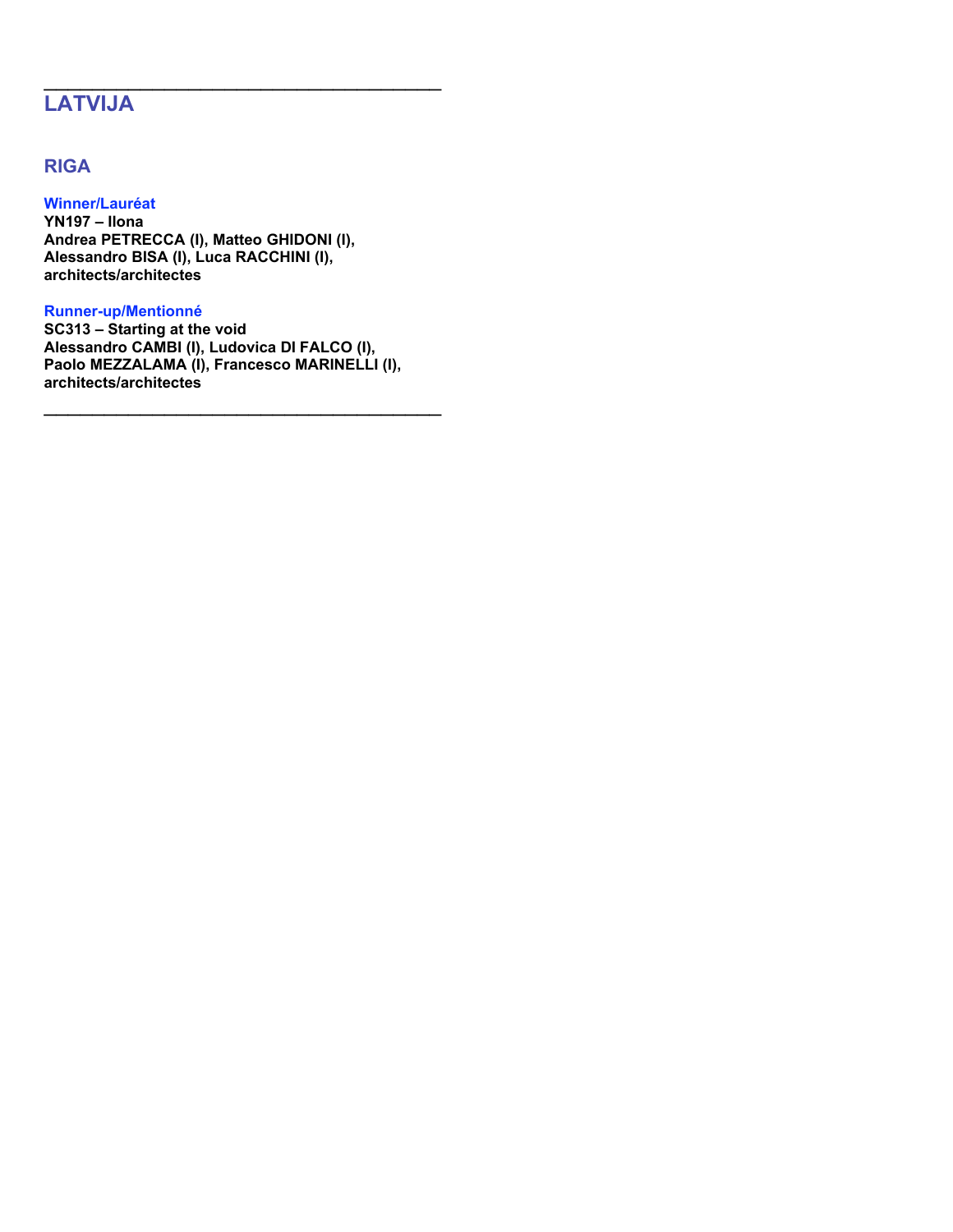# **MAGYARORSZAG**

## **BUDAPESTI**

**Winner/Lauréat JJ076 – shake-up – networking Erszébetváros Ulrich WEINGÄRTNER (D), architect/architecte**

\_\_\_\_\_\_\_\_\_\_\_\_\_\_\_\_\_\_\_\_\_\_\_\_\_\_\_\_\_\_\_\_\_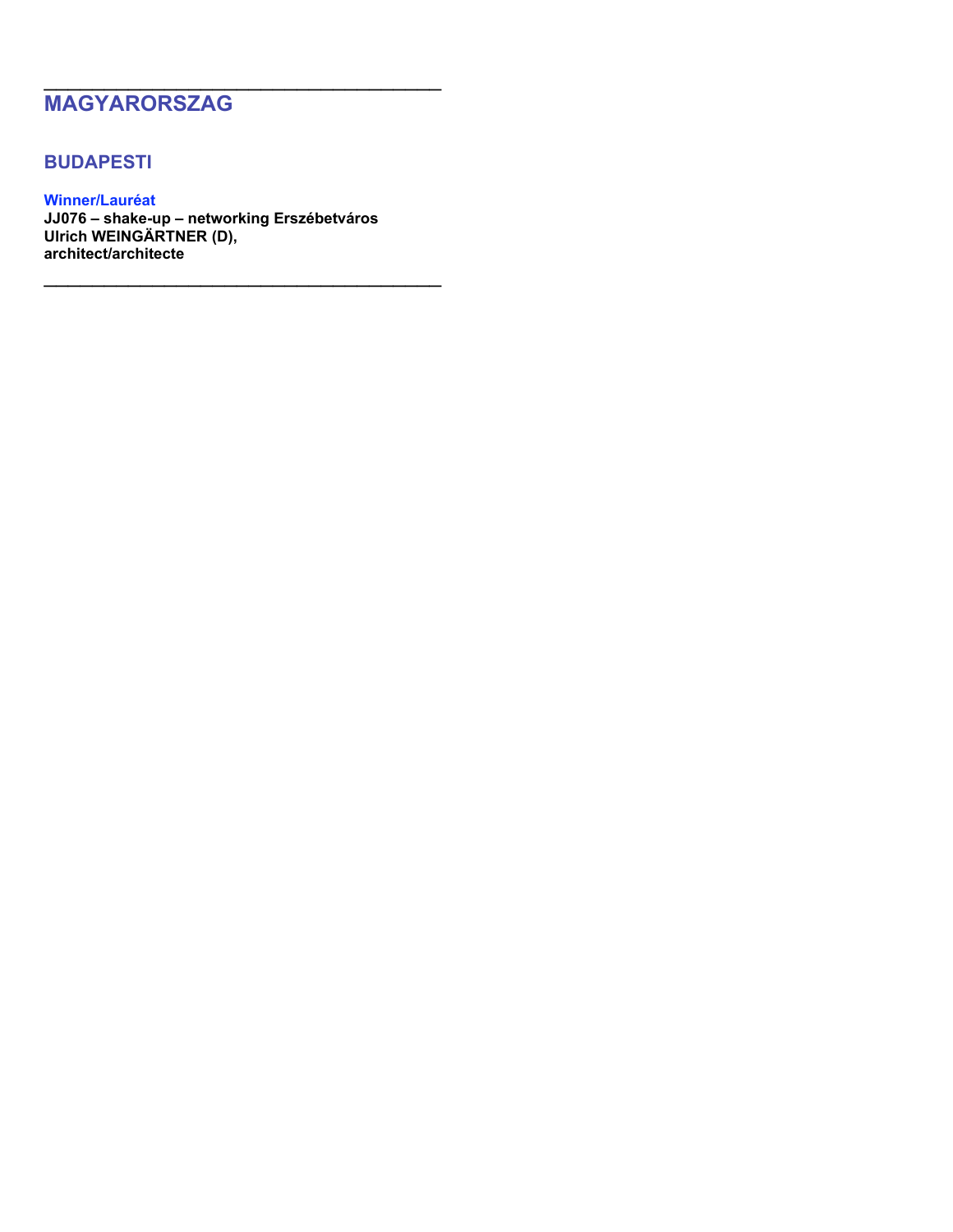# **NEDERLAND**

## **ALKMAAR**

### **Winner/Lauréat**

**MR007 – Post Industrialisation Rene BERBEE (NL), architect/architecte, Marc HOLVOET (B), landscape architect/paysagiste**

### **Runner-up/Mentionné**

**GX151 – Polderpark Huiswaard Jeroen TACX (NL), architect/architecte**

### **Honorable Mention/Cité**

**AZ123 – OCP (OPENBAAR COLLECTIEF PRIVÉ) Thomas BERNHARDT (D), John ZONDAG (NL), architects/architectes**

\_\_\_\_\_\_\_\_\_\_\_\_\_\_\_\_\_\_\_\_\_\_\_\_\_\_\_\_\_\_\_\_\_

## **DORDRECHT**

**Winner/Lauréat XS078 – Checkpoint Wouter VAN ALEBEEK (NL), Joost VAN NOORT (NL), architects/architectes,**

#### **Runner-up/Mentionné**

**NS366 – Strech 'n Squeeze Nicole SCHNELLE (D), architect/architecte, Saxon-Lear DUCKWORTH (UK), building engineer/ingénieur en bâtiment**

### **Honorable Mention/Cité**

**MP153 – URBAN RESOLUTIONS Saskia SIMON (NL), Renske VAN DER STOEP (NL), architects/architectes**

### **ENSCHEDE**

**Winner/Lauréat OC486 – TRIADE Robert VERRIJT (NL), Floris CORNELISSE (NL), Edin BUITENHUIS (NL), architects/architectes**

### **Honorable Mention/Cité**

**HI111 – BARBAPAPA Penne HANGELBROEK (NL), Job FLORIS (NL), architects/architectes**

## **HAARLEM**

**Winner/Lauréat ZT005 – Phoenixhof Rindert GERRITSMA (NL), architect/architecte**

### **Runner-up/Mentionné**

**OR817 – Urban Orbits Francesco CAZZOLA (I), architect/architecte**

### **Honorable Mention/Cité**

**HE420 – COUR Ronald JANSSEN (NL), architect/architecte**

## **TILBURG**

### **Winner/Lauréat**

**EB005 – Circumscribing the Sheperd's Garden Dominique TER BEEK (NL), Jenny EKLUND (S), Chris LUTH (NL) architects/architectes**

### **Runner-up/Mentionné**

**SF111 – Hoflandscape Stephanie TUNKA (D), architect/architecte**

### **Honorable Mention/Cité**

**MS124 – Hidden Treasures Åsa BÄCKMAN (S), architect/architecte Marcel Rahm (CH), Igor Gottschalk (D), Petra Havelská (SI), Vicky Loh (UK), drawing technician/dessinateur**

#### **Honorable Mention/Cité**

**TV888 – Forestation Andrew TANG (USA), Kristien VAN MERHAEGHE (B), architect/architecte**

## **ZWOLLE**

### **Winner/Lauréat**

**RG001 – CROSSFADER Fabrice HENNIGER (D), Gabriel KIDERLEN (D), Helga SCHMID (D), Rainer GEERDES (D), architects/architectes**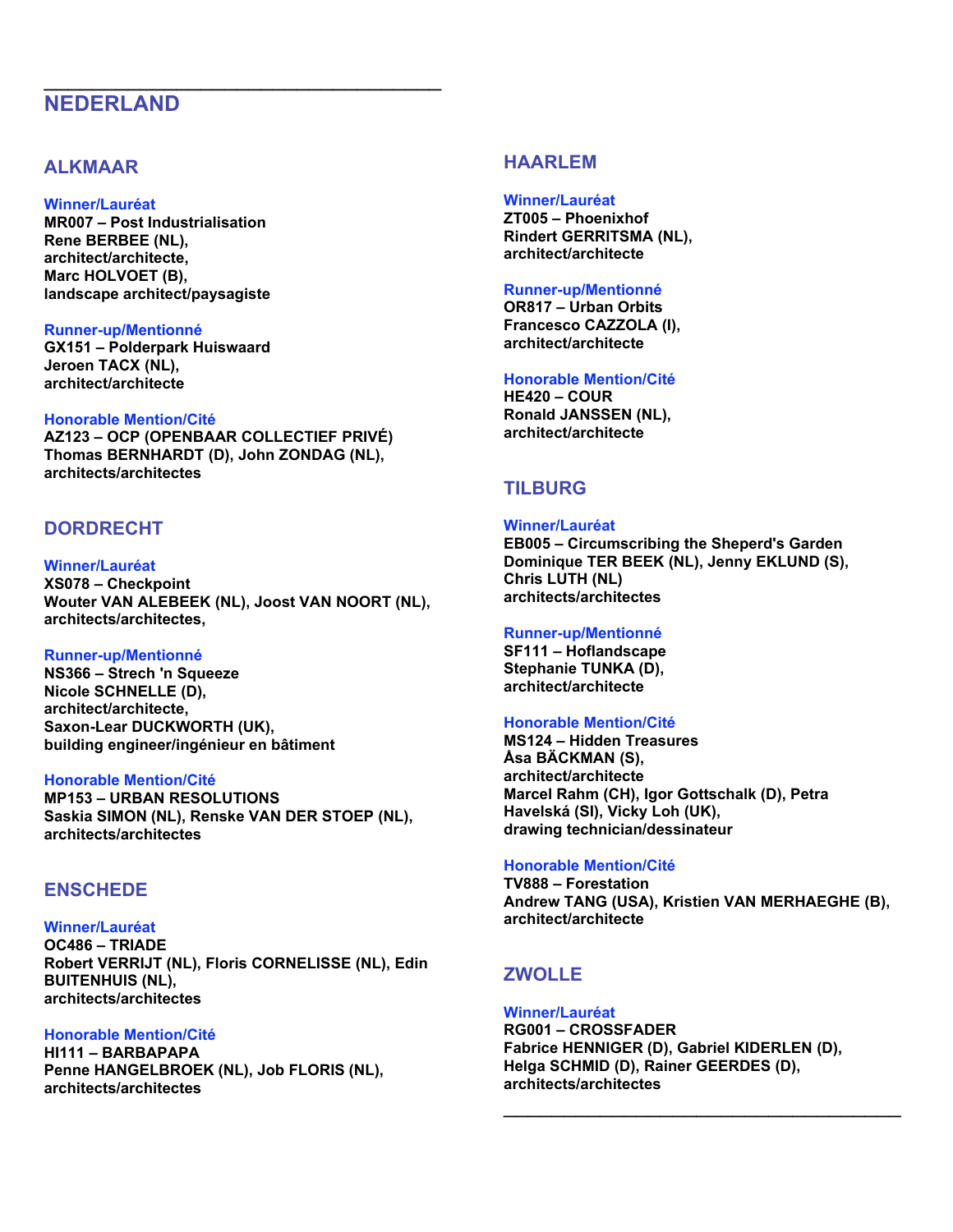# **NORGE**

## **BERGEN**

### **Winner/Lauréat**

**BE123 – 1-2-3 Lars Bendrup (DK), architect/architecte**

### **Runner-up/Mentionné**

**CS056 – L.A.R.S. Andreas Quednau (NL), Sabine Müller (D), architects/architectes**

\_\_\_\_\_\_\_\_\_\_\_\_\_\_\_\_\_\_\_\_\_\_\_\_\_\_\_\_\_\_\_\_\_

### **Runner-up/Mentionné**

**PM121 – PULS - MEDUSA Tyra Vaagland (NO), architects/architectes**

## **HAMAR**

### **Winner/Lauréat**

**HN123 – Planting seed Marcos BROSSA BALCELLS (E), architect/architecte, Julio SALCEDO FERNANDEZ (E), architectural &urban theorist/théoricien en architecture et urbanisme**

### **Runner-up/Mentionné**

**RT477 – RAIL TOWN Nicolas MARKUERKIAGA (E), Cristian SUAU (E), Gorka MARKUERKIAGA (E), Carmelo ZAPPULLA (I), architects/architectes**

### **Honorable Mention/Cité**

**HK250 – Katariina Langenskiöld (SF), Tuomas Hakala (SF), Henna Helander (SF), architects/architectes**

## **KIRKENES**

**Runner-up/Mentionné VK 305 – Urban intersections Stefania PAPITTO (I), Francesco FAZZIO (I), Lorenza GIAVARINI (I), architects/architectes**

### **Runner-up/Mentionné**

**IA 647 – Elastic system Ida Winge ANDERSEN (NO), architect/architecte**

## **KRISTIANSAND**

### **Winner/Lauréat**

**FF229 – Clairières Fabrizio GALLANTI (I), Francisca INSULZA (CHI) architects/architectes**

### **Runner-up/Mentionné**

**XX000 – THROUGH THE LOOKING GLASS Carlos INFANTES (E), architects/architectes**

## **STAVANGER**

### **Winner/Lauréat**

**GK030 – BEYOND THE HORIZON Vicente IBORRA PALLARES (E), Javier YANEZ MOLINA (E), architects/architectes**

### **Runner-up/Mentionné**

**PO573 – Infranature Denis GABILLAT (F), Alice DIETSCH (F), André GUILLAUME (F), architects/architectes**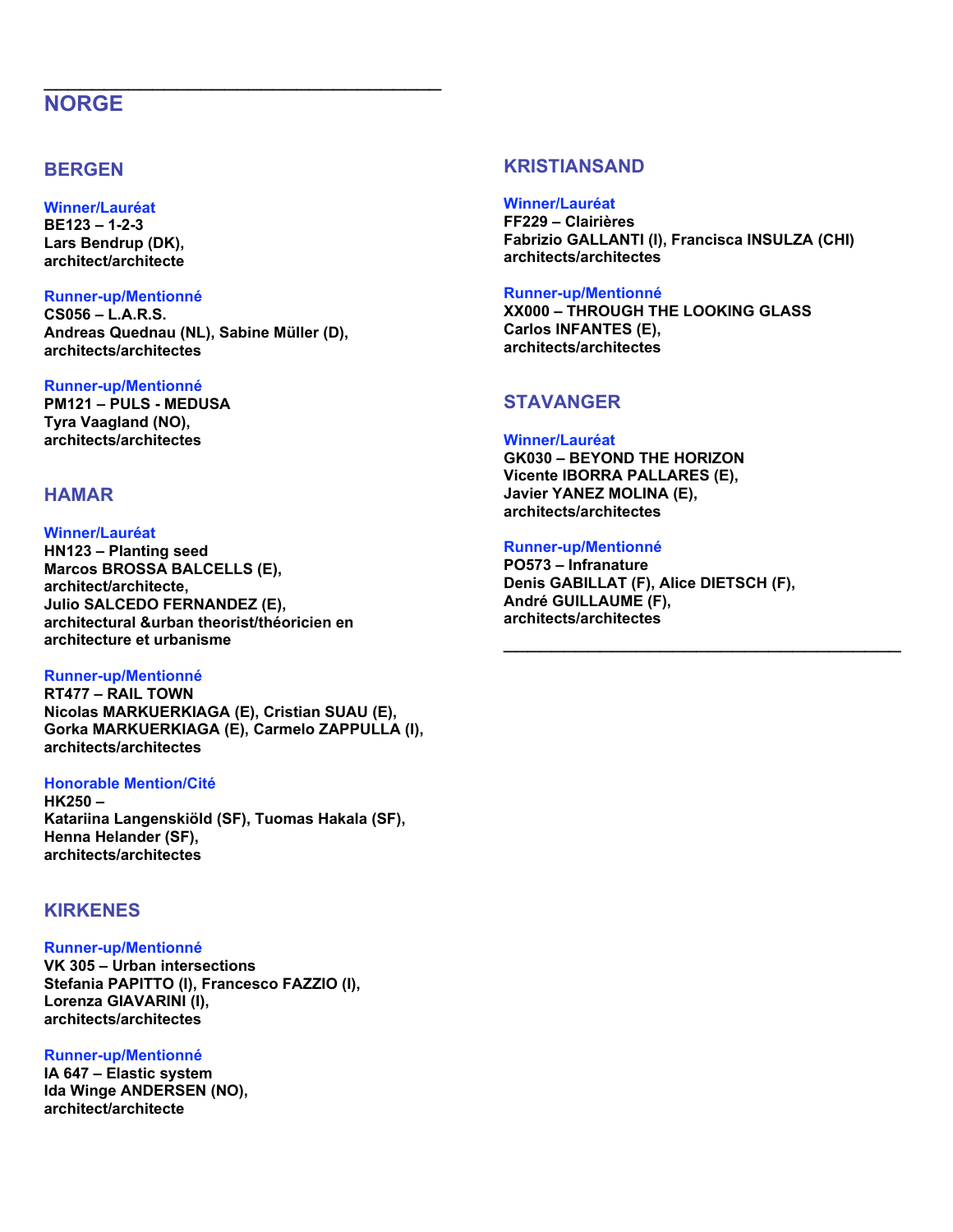# **ÖSTERREICH**

## **AMSTETTEN**

### **Winner/Lauréat**

**OR002 – free space as the urban gene María Belén SERRATS ARSUAGA (E), Jose Antonio MARTIN SOTO (E), architects/architectes**

### **Runner-up/Mentionné**

**VW323 – MOSTROPOLIS, die ungeheure Stadt Julia WIEGER (A), Sonia LEIMER (I), Christina LINORTNER (A), architects/architectes**

\_\_\_\_\_\_\_\_\_\_\_\_\_\_\_\_\_\_\_\_\_\_\_\_\_\_\_\_\_\_\_\_\_

## **LAUTERACH**

### **Runner-up/Mentionné**

**IO321 – Urban Cocktail Thomas Kovári (CH), Bettina KLINGE (D), Phil STEFFEN (CH), Stefan KURATH (CH), architects/architectes**

### **Honorable Mention/Cité**

**JS209 – from urban sprawl to urban jigsaw Rene BECHTER (A), Michelangelo ZAFFIGNANI (I), Thomas STANGL (A), architects/architectes**

## **SCHWECHAT**

### **Winner/Lauréat**

**UP320 – urban platforms Florian HAYDN (A), architect/architecte**

**Runner-up/Mentionné WY313 – Centralfield Schwechat Lisa SCHMIDT-COLINET (D), Alexander SCHMÖGER (D), architects/architectes**

## **WAIDHOFEN**

### **Winner/Lauréat**

**PR662 – prolog Wolfgang KOELBL (A), architect/architecte**

### **Runner-up/Mentionné**

**CM500 – cognitive maps Barbara KOLB (A), Christian HADER (A), architects/architectes**

## **WIEN**

### **Winner/Lauréat**

**XX007 – suburban block Mirza MUJEZINOVIC (NO), Sinisa LECIC (NO), Bendik AURSAND (NO), architects/architectes**

### **Honorable Mention/Cité**

**KM007 – cognitive maps Thomas DURNER (D), Andreas BOGENSCHUETZ (D), architects/architectes**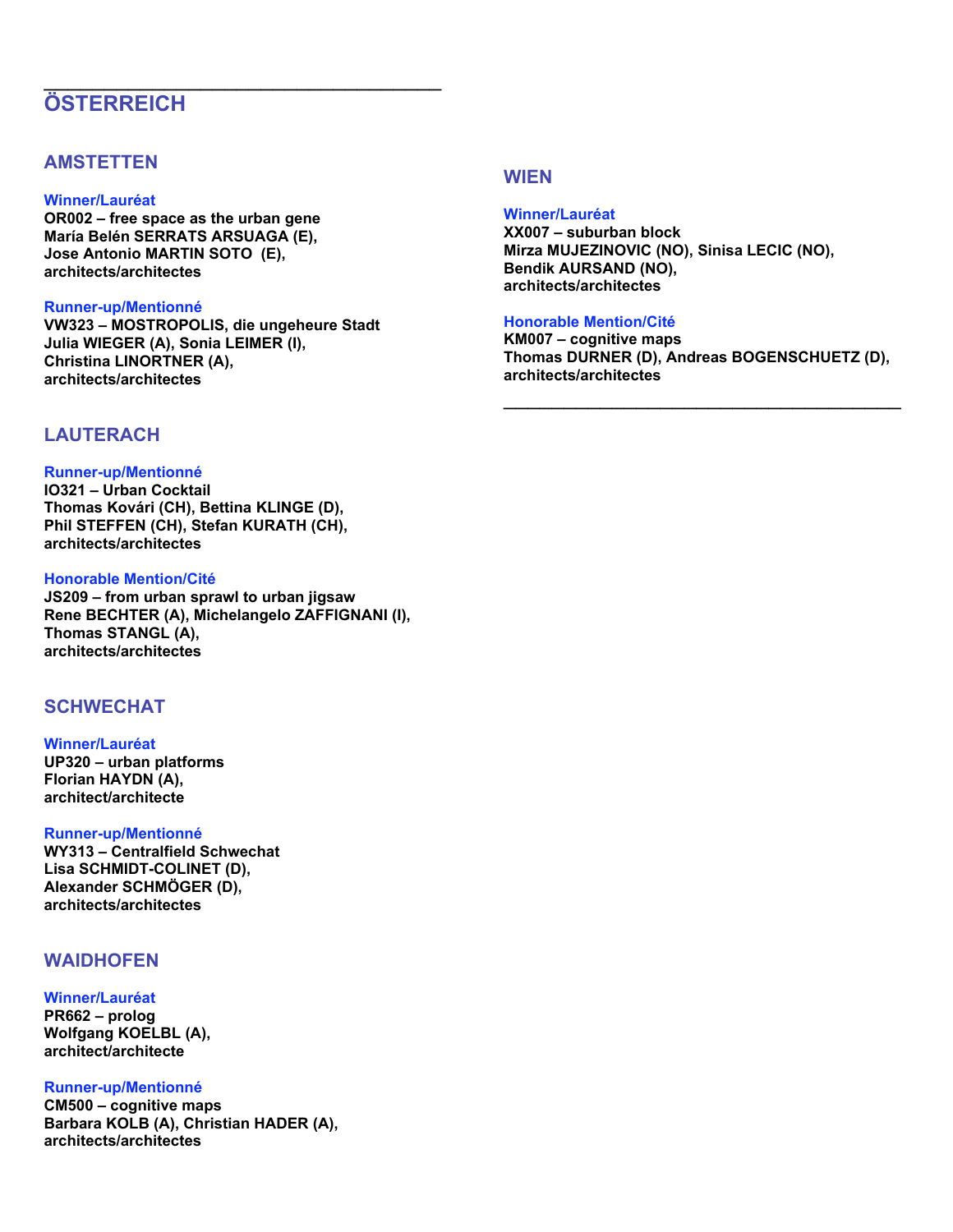# **PORTUGAL**

## **COIMBRA**

## **Winner/Lauréat**

**TE011 – Casas de sonhos Pablo GALLEGO PICARD (E), architect/architecte**

## **FIGUEIRA DA FOZ**

#### **Runner-up/Mentionné**

**LE001 – Seeds Fermina GARRIDO LOPEZ (E), architect/architecte**

### **Runner-up/Mentionné**

**DY084 – PUP - Paisagem Urbana Produtiva Yves COLLARD (B), Debora TILLEMANS (B), architects/architectes, Daniela CORREIA (P), Yann-Fanch VAULÉON (F), landscape architecte/paysagiste**

\_\_\_\_\_\_\_\_\_\_\_\_\_\_\_\_\_\_\_\_\_\_\_\_\_\_\_\_\_\_\_\_\_

## **FUNCHAL**

**Winner/Lauréat VI106 – ENTRE MUROS Pedro MENDES (P), architect/architecte**

### **Runner-up/Mentionné**

**DR001 – Dar à luz Luís SPRANGER CARVALHO (P), João COSTA NÓBREGA (P), Luís SOUSA LIMA (P), architects/architecte**

## **PALMELA**

### **Winner/Lauréat**

**MB477 – REENCONTRAR OS LIMITES DO LUGAR Célia FARIA (P), Patrícia REIS (P), João SANTOS (P), Rita GALHARDO (P), architects/architectes**

### **Runner-up/Mentionné**

**TU182 – EMERSÃO… SUBMERSÃO… TRANSIÇÃO Nuno CARNEIRO (P), João CHARRUA (P), Hugo RIBEIRO (P), architects/architectes**

### **Runner-up/Mentionné**

**XX121 – CAMPOS GLOBAIS / GLOBAL FIELDS Ivan de SOUSA (P), Inês ANTUNES (P), architects/architectes**

## **SINTRA**

**Winner/Lauréat BE001 – Nature is my Neighbour Finbarr MCCOMB (IRL), Pieter SPRANGERS (NL), architects/architectes, Peter VEENSTRA (NL), Cornelis VAN DER VEEKEN (NL), Eric-Jan PLEIJSTER (NL), landscape architecte/paysagiste**

### **Runner-up/Mentionné**

**GN040 – Francisco LEIVA IVORRA (E), José Luis CAMPOS ROSIQUE (E), architects/architectes, MARTA GARCÍA CHICO (E), agronomy-landscape engineer/ingénieur en agronomie du paysage**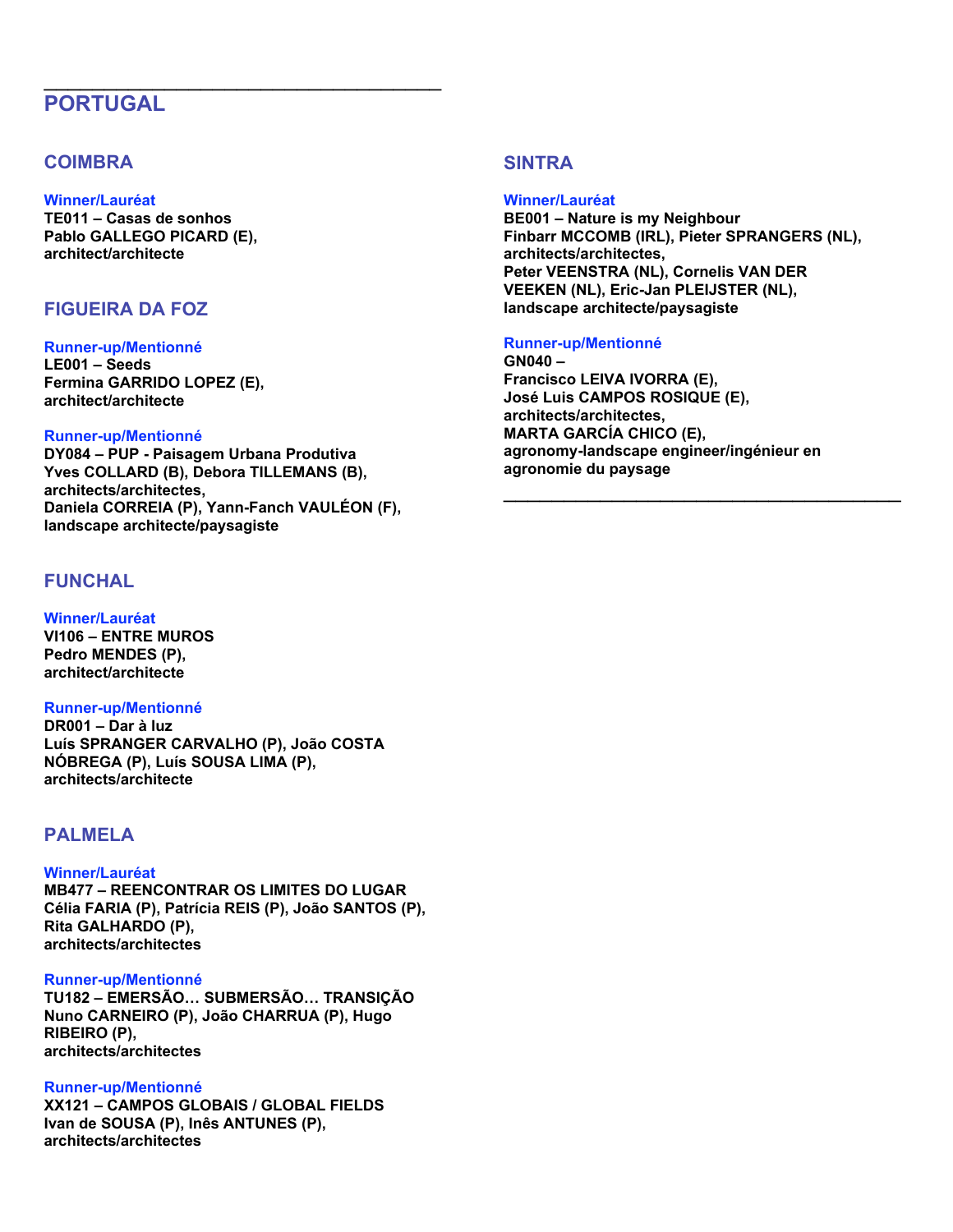# **SLOVENIJA**

## **BREZICE**

### **Winner/Lauréat**

**MO297 – Edward scissorhands Peter JENNI (CH), Chotima AG-UKRIKUL (THAI), Henry Leonardo QUIROGA MORILLO (COL), Francisco VILLEDA ARREOLA (MEX), architects/architectes**

\_\_\_\_\_\_\_\_\_\_\_\_\_\_\_\_\_\_\_\_\_\_\_\_\_\_\_\_\_\_\_\_\_

### **Runner-up/Mentionné**

**XO321 – Natural connection Noely RATSIMIEBO (F), architect/architecte, Jonathan BRUTER (F), Landscape architect/paysagiste**

## **MARIBOR**

### **Winner/Lauréat**

**AL527 – Softly Belinda TATO (E), architect/architecte**

### **Honorable Mention/Cité**

**LL118 – Living landscape Jérémie KOEMPGEN (F), Florent BIAIS (F), architects/architectes**

### **Honorable Mention/Cité**

**UR003 – Three Tales (#3) Luis Miguel PINTO GONCALVES (E), architect/architecte**

### **Honorable Mention/Cité**

**RE123 – Re-hats Damir CERNOGA (SL), architect/architecte Janja LUZNIK (SL), Tanja SIMONIC (SL), Robert GOSTINCAR (SL), Lanscape architect/paysagiste**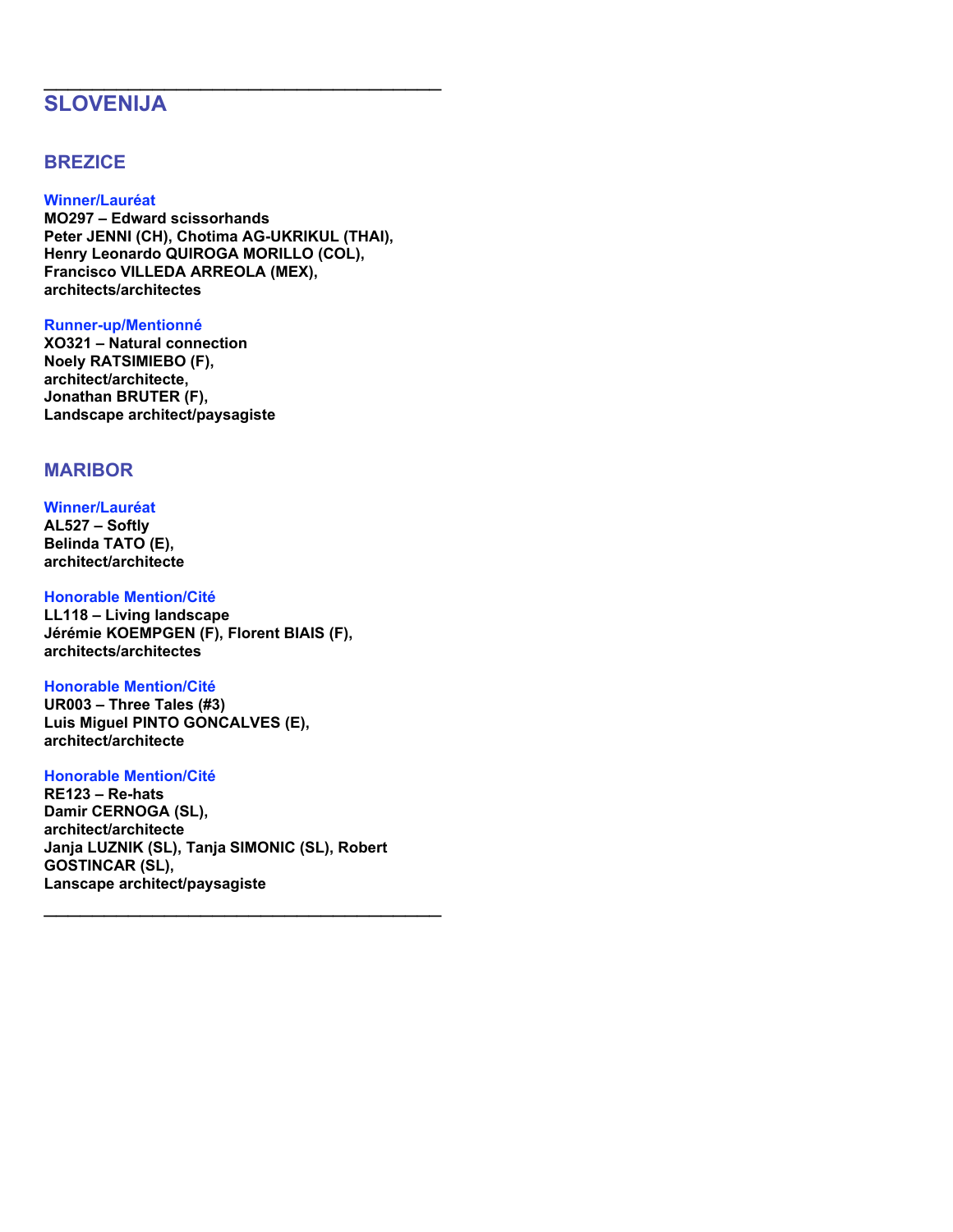# **SUOMI-FINLAND**

## **KEMI**

### **Winner/Lauréat**

**FJ344 – « Extending Kemi » Janne KANGASVIERI (SF), Timo AHONEN (SF), architects/architectes**

\_\_\_\_\_\_\_\_\_\_\_\_\_\_\_\_\_\_\_\_\_\_\_\_\_\_\_\_\_\_\_\_\_

### **Runner-up/Mentionné**

**OO000 – « Shoreline » Enrico GARBIN (I), Mauro PIANTELLI (I), architects/architectes**

### **Honorable Mention/Cité**

**II112 – « KEMI SOUTH-EAST HARBOR » Perttu HUHTINIEMI (SF), architect/architecte**

### **Honorable Mention/Cité**

**IP001 –** « **MELTED URBANITY** » **Colin EATON (IR), Rafal SPECYLAK (PL), Magda NATKANIEC (PL), architect/architecte**

## **KUOPIO**

## **Runner-up/Mentionné AN319– « Kalakukko » Kirstin BARTELS (D), Nils NOLTING (D),**

**Arne HANSEN (D), architects/architectes**

### **Runner-up/Mentionné**

**AA 313 – « Boulders » Paula JULIN (SF) architect/architecte**

### **Runner-up/Mentionné**

**CO905 « Spaces people share » Vicenzo FERRARA (I), Guido MUSANTE (I), Marco Domenico GIORGIO (I), architects/architectes**

### **Honorable Mention/Cité**

**TW030 – « Villages vice-versa » Klaus ROTHHAHN (D), Jan FOERSTER (D) architects/architectes**

## **LAHTI**

**Winner/Lauréat ZX754 – « Porosity » Petri SAARELAINEN (SF), Teemu SEPPÄLÄ (SF), architects/architecte**

### **Runner-up/Mentionné**

**BF – « Butterfly in forest » Markku HEDMAN (SF) architect/architecte**

### **Honorable Mention/Cité**

**ZB209 – « Sparse > dense > dissapeard » Michelangelo ZAFFIGNANI (I), Rene BECHTER (A), architects/architectes**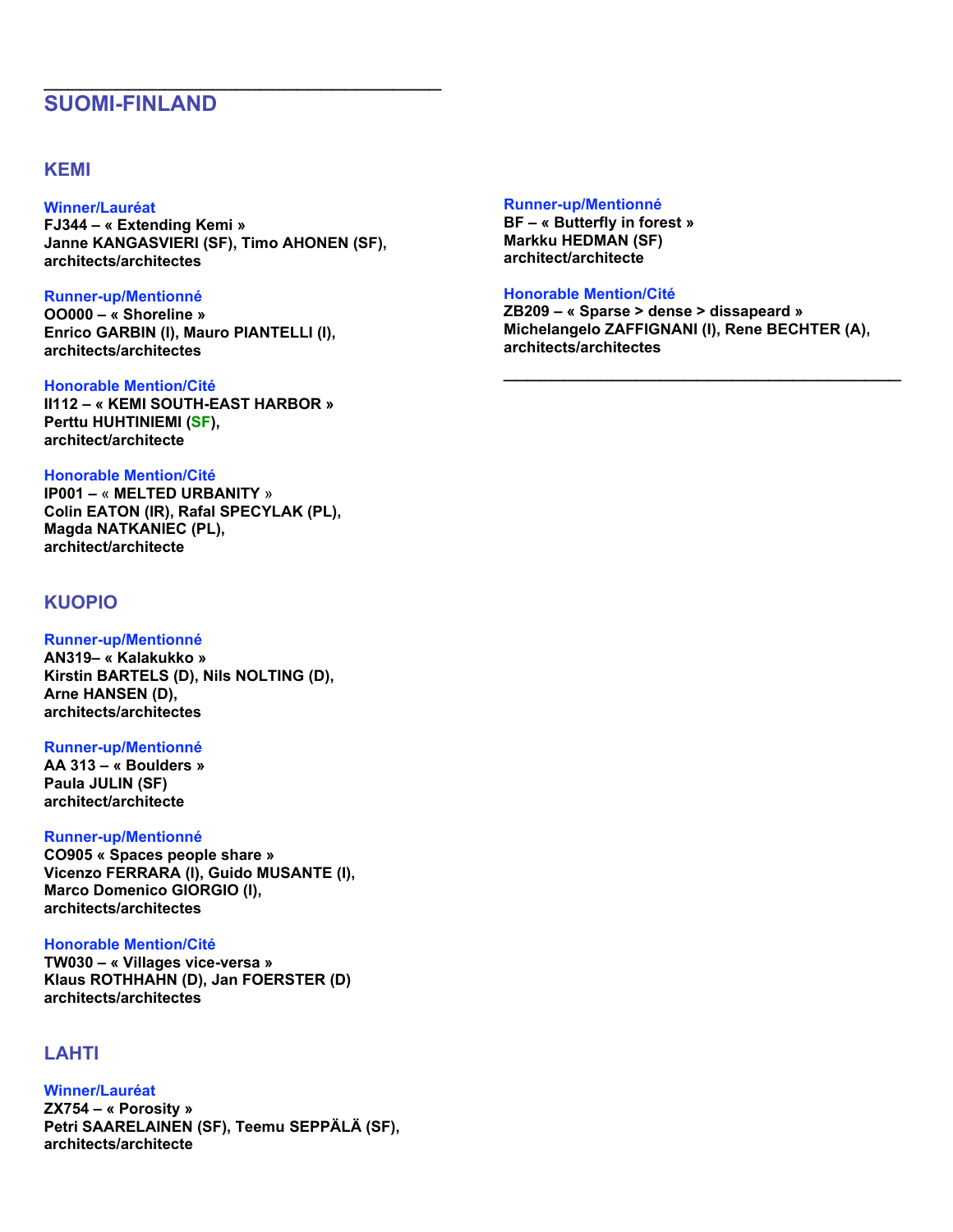# **SVERIGE**

# **GÖTEBORG**

## **Winner/Lauréat**

**PM612 – Vortex Boris BEZAN (SL), Hector MENDOZA RAMIREZ (MEX), Mara PARTIDA MUNOZ (MEX), architects/architectes**

\_\_\_\_\_\_\_\_\_\_\_\_\_\_\_\_\_\_\_\_\_\_\_\_\_\_\_\_\_\_\_\_\_

### **Runner-up/Mentionné**

**BB999 – Reflections Nils BJÖRLING (S), Magnus BJÖRKMAN (S), Kristopher NILSSON (S), Louise LÖVENSTIERNE (S), Mathias STABEL TVEDT (NO), architects/architectes**

### **Honorable Mention/Cité**

**UA005 – URBAN ATRIUM Soren LETH (DK), Andreas Klok PEDERSEN (DEN), architects/architectes**

## **VARBERG**

## **Winner/Lauréat**

**EM501 – Crossroads Karl LJUNGBERG (S), architect/architecte, Anna RÄMERT (S), Lotta MAGNUSSON (S), Landscape architects/paysagistes**

### **Runner-up/Mentionné**

**AZ000 – Jesus MATEO (E), Maximilian MARTINENGHI (I), architects/architectes**

\_\_\_\_\_\_\_\_\_\_\_\_\_\_\_\_\_\_\_\_\_\_\_\_\_\_\_\_\_\_\_\_\_

### **Honorable Mention/Cité**

**EV805 – SVENSSON PA TAKET Mikael EKEGREN (S), Niklas KRUSE (S), architects/architectes, Oskar GÖTESTAM (S), Spatial planner/concepteur 3D**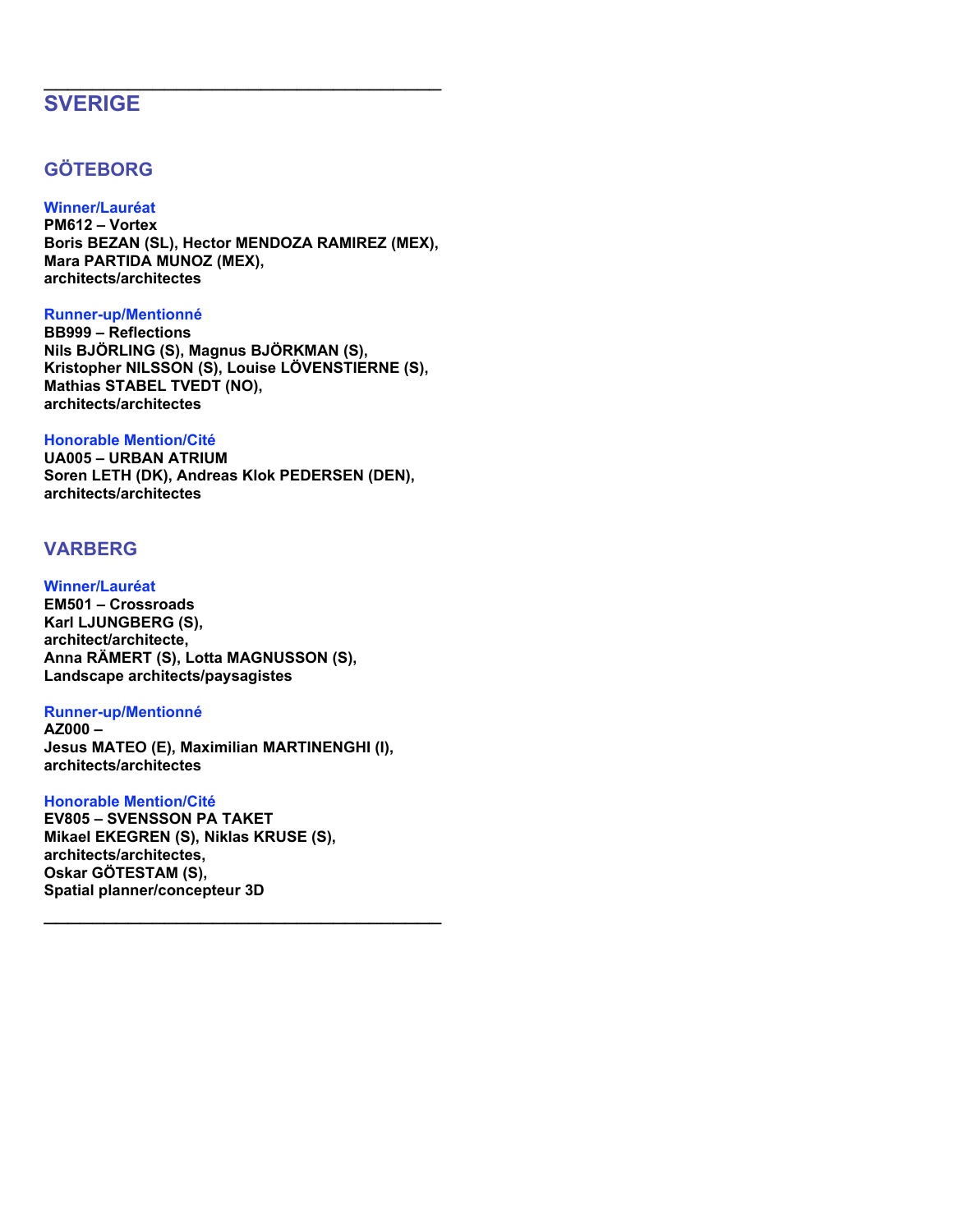# **TURKIYE**

## **ANTALYA**

## **Runner-up/Mentionné**

**SH164 – Kepez light Hasevoet SANDER (NL), architect/architecte**

### **Runner-up/Mentionné**

**AB212 – Grafting Giulio FORTE (I), Elisabetta AVALLONE (I), Gabriele PIERLUISI (I), architects/architectes**

\_\_\_\_\_\_\_\_\_\_\_\_\_\_\_\_\_\_\_\_\_\_\_\_\_\_\_\_\_\_\_\_\_

## **ISTANBUL**

### **Winner/Lauréat**

**LC477 – Urban sliding Carole PRALONG (F), architect/architecte**

### **Runner-up/Mentionné**

**EU805 – RECLAIMING PUBLIC SPACE & SEA Sayman BOSTANCI (D), architect/architecte**